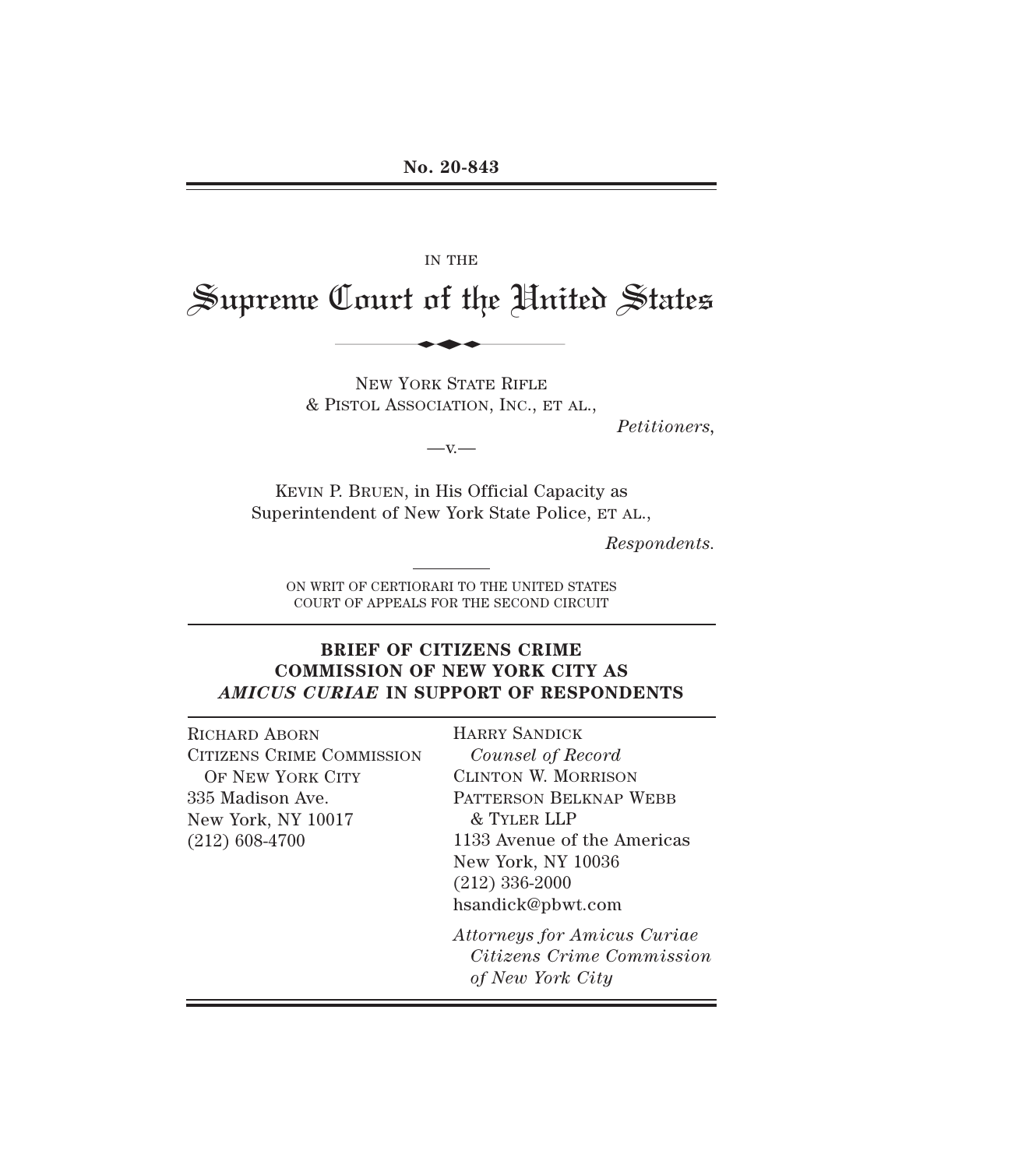# TABLE OF CONTENTS

|     |    | <b>INTRODUCTION AND</b>                                                                                                          |
|-----|----|----------------------------------------------------------------------------------------------------------------------------------|
|     |    |                                                                                                                                  |
| Ι.  |    | The New York licensing system, upheld by<br>the Second Circuit, properly accommodates<br>individual and governmental interests 4 |
| Η.  |    | Firearm possession and use is uniquely                                                                                           |
| HL. |    | New York City's experience demonstrates<br>lawmakers' need for deference and                                                     |
|     | А. | The law at issue has helped New York<br>City dramatically lower violent crimes                                                   |
|     | В. | Petitioners' efforts to paint New York's<br>common-sense gun restrictions as<br>discriminatory should be rejected 23             |
|     |    |                                                                                                                                  |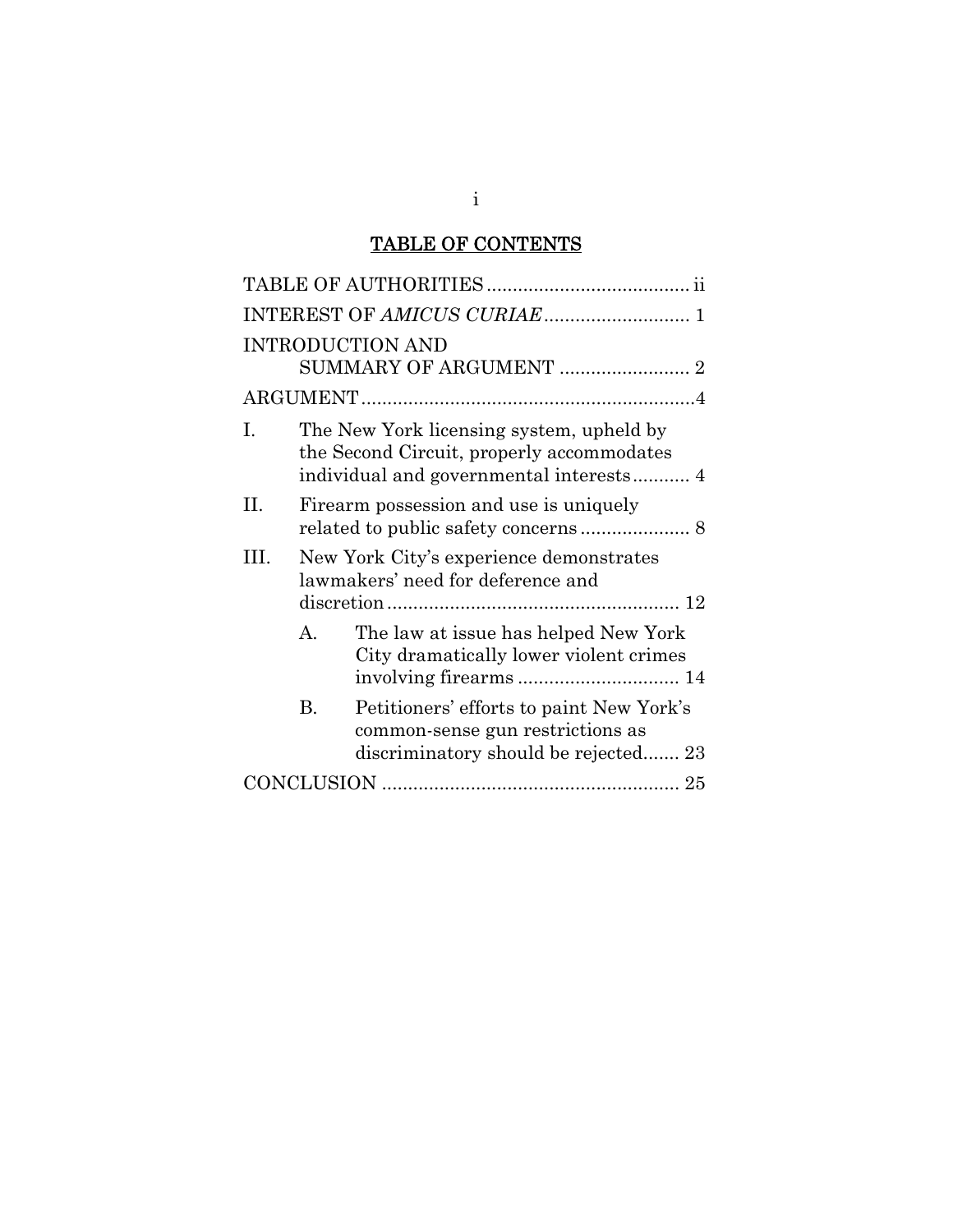# TABLE OF AUTHORITIES

Page(s)

## Cases

| Ariz. State Legis. v. Ariz. Indep.<br>Redistricting Comm'n,          |  |
|----------------------------------------------------------------------|--|
| District of Columbia v. Heller,                                      |  |
| Kachalsky v. Cty. of Westchester,                                    |  |
| McDonald v. City of Chicago,                                         |  |
| New York State Rifle & Pistol Ass'n, Inc<br>v. Beach,                |  |
| Turner Broad. Sys., Inc. v. FCC,                                     |  |
| United Haulers Ass'n v. Oneida-<br>Herkimer Solid Waste Mgmt. Auth., |  |
| United States v. Cruikshank,                                         |  |
| United States v. Decastro,                                           |  |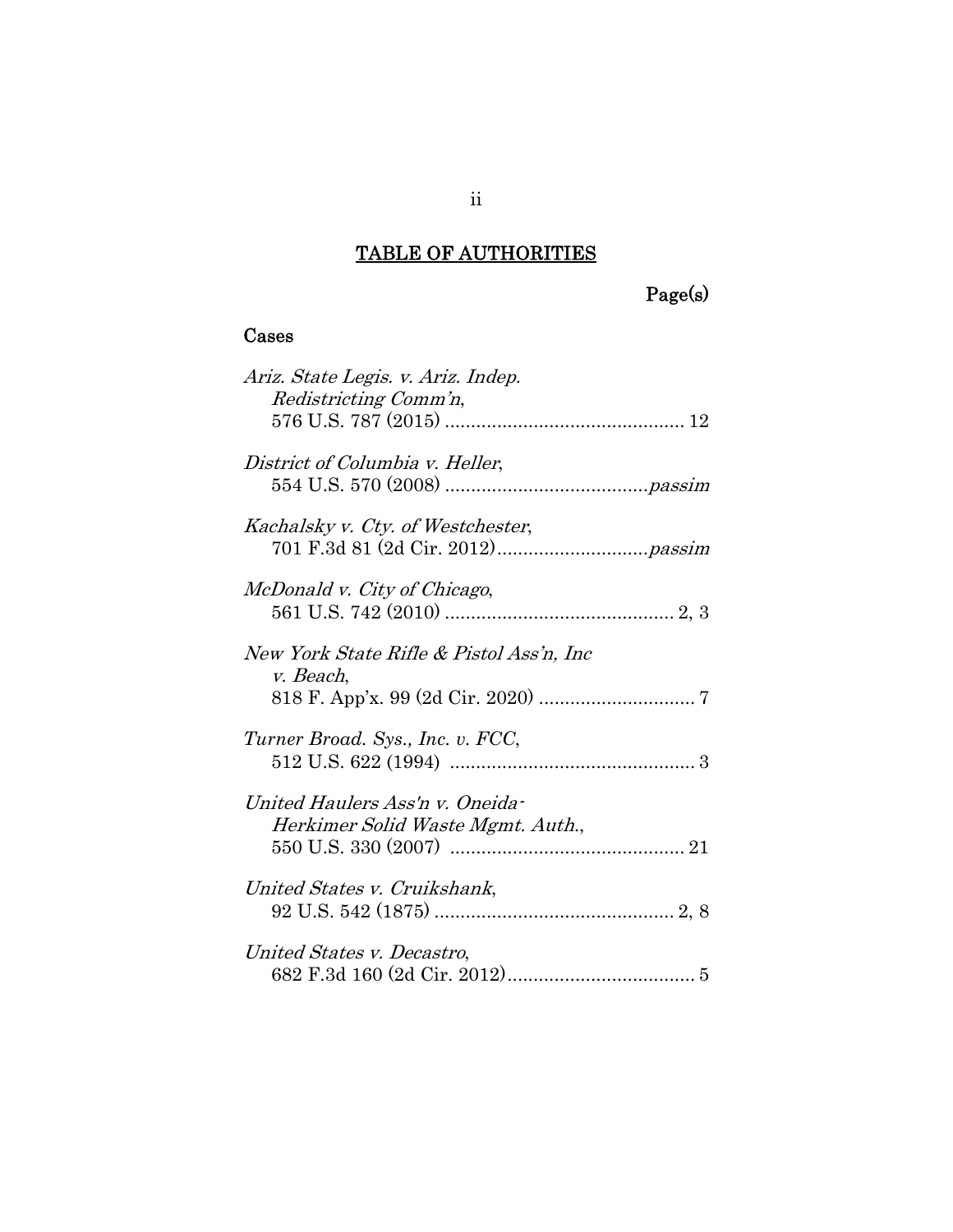# Statutory and Regulatory Provisions

| N.Y. Comp. Codes R. & Regs. tit. 18,     |
|------------------------------------------|
| N.Y. Envtl. Conserv. Law § 11-0931(2) 19 |
|                                          |
|                                          |
|                                          |
|                                          |

# Other Authorities

| Suicide Rates and State Laws<br>Regulating Access and Exposure to |
|-------------------------------------------------------------------|
|                                                                   |
|                                                                   |
| <i>Handguns, Am. J. Pub. Health</i>                               |
| $105(10):2049-2058$ (Oct. 2015),                                  |
| https://www.ncbi.nlm.nih.gov/pmc/art                              |
|                                                                   |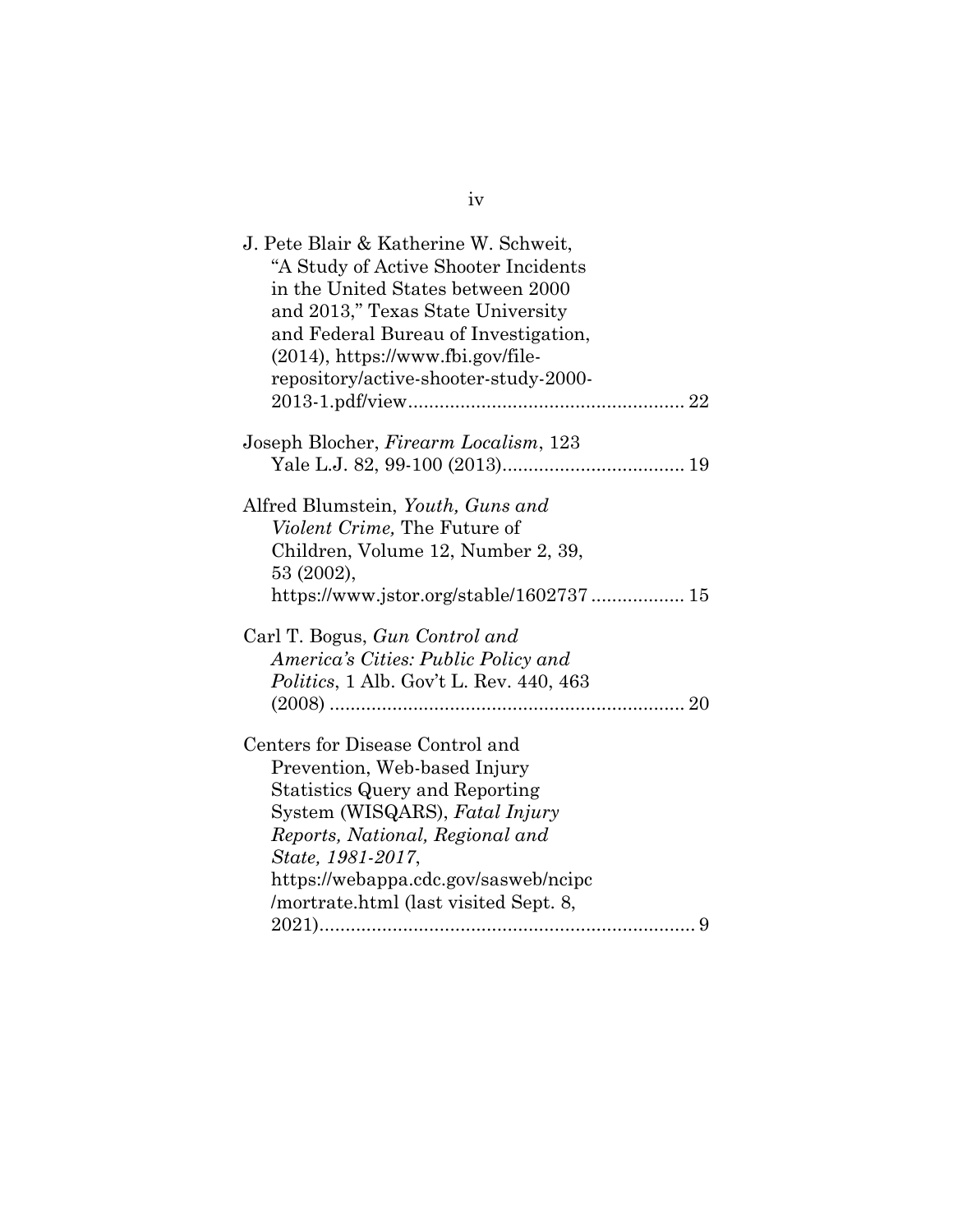| Centers for Disease Control and                 |
|-------------------------------------------------|
| Prevention, Web-based Injury                    |
| <b>Statistics Query and Reporting</b>           |
| System (WISQARS), Nonfatal Injury               |
| Reports, National, Regional and                 |
| State, 1981-2017,                               |
| https://webappa.cdc.gov/sasweb/ncipc            |
| /mortrate.html (last visited Sept. 8,           |
| 9                                               |
| Robert H. Churchill, Gun Regulation,            |
| the Police Power, and the Right to              |
| Keep Arms in Early America: The                 |
| Legal Context of the Second                     |
| <i>Amendment</i> , 25 Law & Hist. Rev.          |
|                                                 |
| Hope Corman & Naci Mocan, Carrots,              |
| <i>Sticks and Broken Windows, Nat'l</i>         |
| Bureau of Econ. Res., Working Paper             |
| 9061 (July 2002) at 22,                         |
| https://www.nber.org/papers/w9061 17            |
| The Economist Intelligence Unit, The            |
| Safe Cities Index 2021,                         |
| https://safecities.economist.com/safe-          |
| cities-2021-whitepaper/ (last visited           |
|                                                 |
| Jeffrey Fagan et al., <i>Declining Homicide</i> |
| in New York City: A Tale of Two                 |
| <i>Trends</i> , 88 J. Crim. L & Criminology     |
| 1277, 1290 (Summer 1998)  15, 17                |

v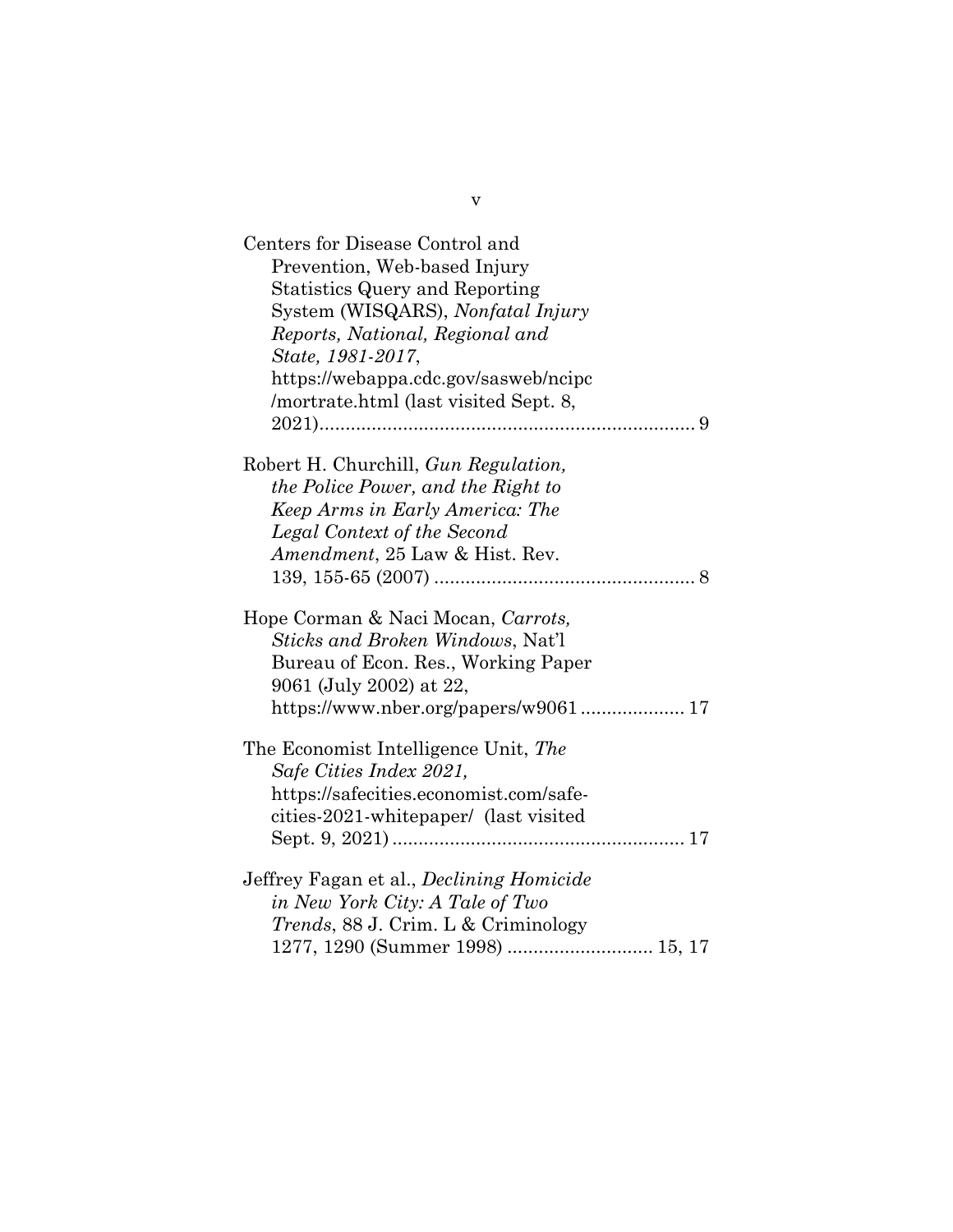| Eric W. Fleegler et al., Firearm               |
|------------------------------------------------|
| Legislation and Firearm-Related                |
| <i>Fatalities in the United States, J. Am.</i> |
| Med. Ass'n Internal Med., 173(9): 732-         |
| 740 (May 13, 2013)                             |
| https://jamanetwork.com/journals/ja            |
| mainternalmedicine/fullarticle/16613           |
|                                                |
|                                                |
| Giffords Law Center to Prevent Gun             |
| Violence, Annual Gun Law                       |
| Scorecard,                                     |
| https://lawcenter.giffords.org/scorecar        |
|                                                |
|                                                |
| Giffords Law Center to Prevent Gun             |
| Violence, New York Gun Laws Score              |
| an "A-",                                       |
| https://lawcenter.giffords.org/gun-            |
| laws/state-law/new-york/ (last visited         |
|                                                |
|                                                |
| Edward L. Glaeser, Urban Colossus:             |
| Why is New York America's Largest              |
| City?, Harv. Inst. Econ. Res.,                 |
| Discussion Paper 2073 (June 2005)              |
| at 1,                                          |
| https://scholar.harvard.edu/glaeser/p          |
| ublications/urban-colossus-why-new-            |
|                                                |

vi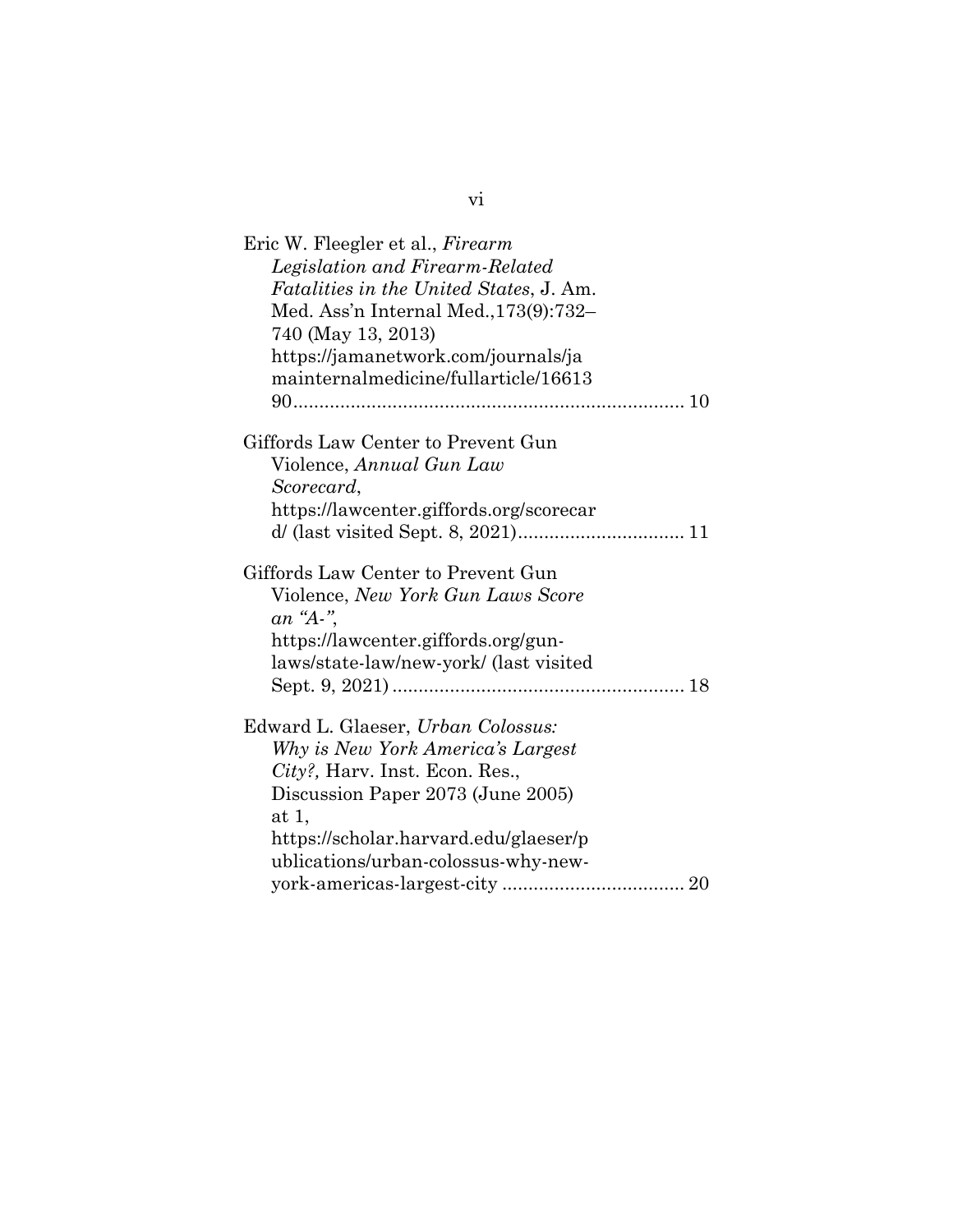| The Global Burden of Disease 2016<br>Injury Collaborators, Global<br>Mortality From Firearms, 1990-2016,<br>J. Am. Med. Ass'n, 320(8):792-814<br>(Aug. 28, 2018), abstract available at<br>https://jamanetwork.com/journals/ja                               |
|--------------------------------------------------------------------------------------------------------------------------------------------------------------------------------------------------------------------------------------------------------------|
| Megan Golden & Cari Almo, Reducing<br>Gun Violence: An Overview of New<br>York City's Strategies, Vera Institute                                                                                                                                             |
| Monika K. Goyal et al., State Gun Laws<br>and Pediatric Firearm-Related<br><i>Mortality</i> , Pediatrics<br>144(2):e20183283 (Aug. 2019),<br>https://pediatrics.aappublications.org                                                                          |
| J.F. Gunn, et al, The Impact of Firearm<br>Legislation on Firearm Deaths, 1991-<br>2017, J. Pub. Health (Oxf), (April 13,<br>2021), abstract available at<br>https://academic.oup.com/jpubhealth/<br>advance-article-<br>abstract/doi/10.1093/pubmed/fdab047 |
| Faisal Jehan et al., The Burden of<br>Firearm Violence in the United<br><b>States: Stricter Laws Result in Safer</b><br>States, J. Inj. Violence Res. 10(1):11-<br>16 (Jan. 2018)<br>https://www.ncbi.nlm.nih.gov/pmc/art                                    |

vii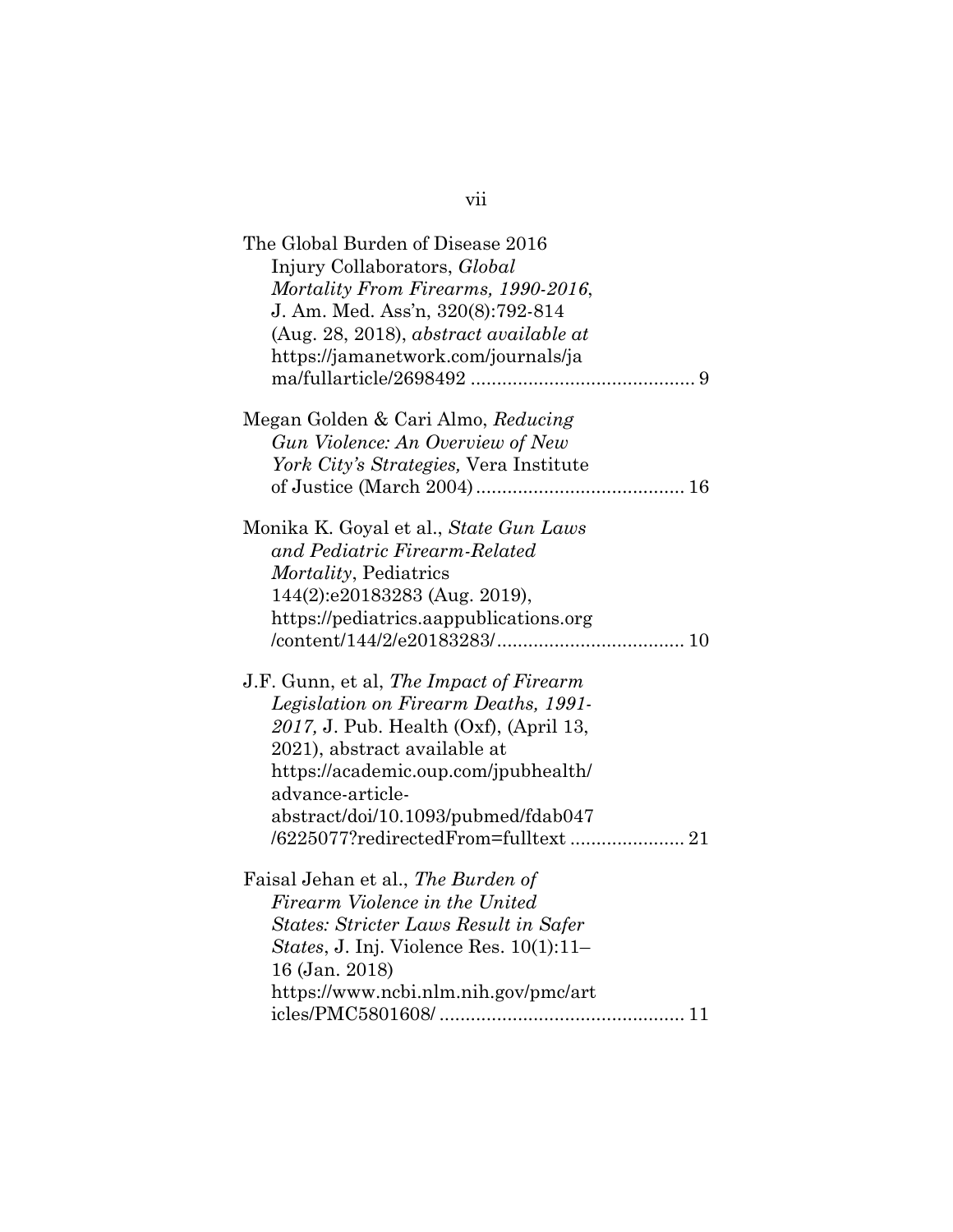| Patrick A. Langan & Matthew R.<br>Durose, The Remarkable Drop in<br>Crime in New York City, U.S. Dep't of<br>Justice Bureau of Justice Statistics |
|---------------------------------------------------------------------------------------------------------------------------------------------------|
|                                                                                                                                                   |
| Lois K. Lee et al., Firearm Laws and                                                                                                              |
| Firearm Homicides: A Systematic                                                                                                                   |
| Review, J. Am. Med. Ass'n Internal                                                                                                                |
| Med., 177(1):106-119 (Jan. 2017),                                                                                                                 |
| https://jamanetwork.com/journals/ja                                                                                                               |
| mainternalmedicine/fullarticle/25829                                                                                                              |
|                                                                                                                                                   |
| Donatella Lorch, Record Year For<br>Killings Jolts Officials In New York,                                                                         |
| N.Y.C. Mayor's Office of Criminal                                                                                                                 |
| Justice, Shooting Incidents in NYC,                                                                                                               |
| https://criminaljustice.cityofnewyork.                                                                                                            |
| us/individual_charts/shooting-                                                                                                                    |
| incident-in-nyc/ (last visited Sept. 9,                                                                                                           |
|                                                                                                                                                   |
| N.Y.C. Police Dep't, CompStat Report                                                                                                              |
| Covering the Week 8/30/2021                                                                                                                       |
| Through $9/5/2021$                                                                                                                                |
| https://www1.nyc.gov/assets/nypd/do                                                                                                               |
| wnloads/pdf/crime_statistics/cs-en-                                                                                                               |
| us-city.pdf (last visited Sept. 9, 2021)  17                                                                                                      |

# viii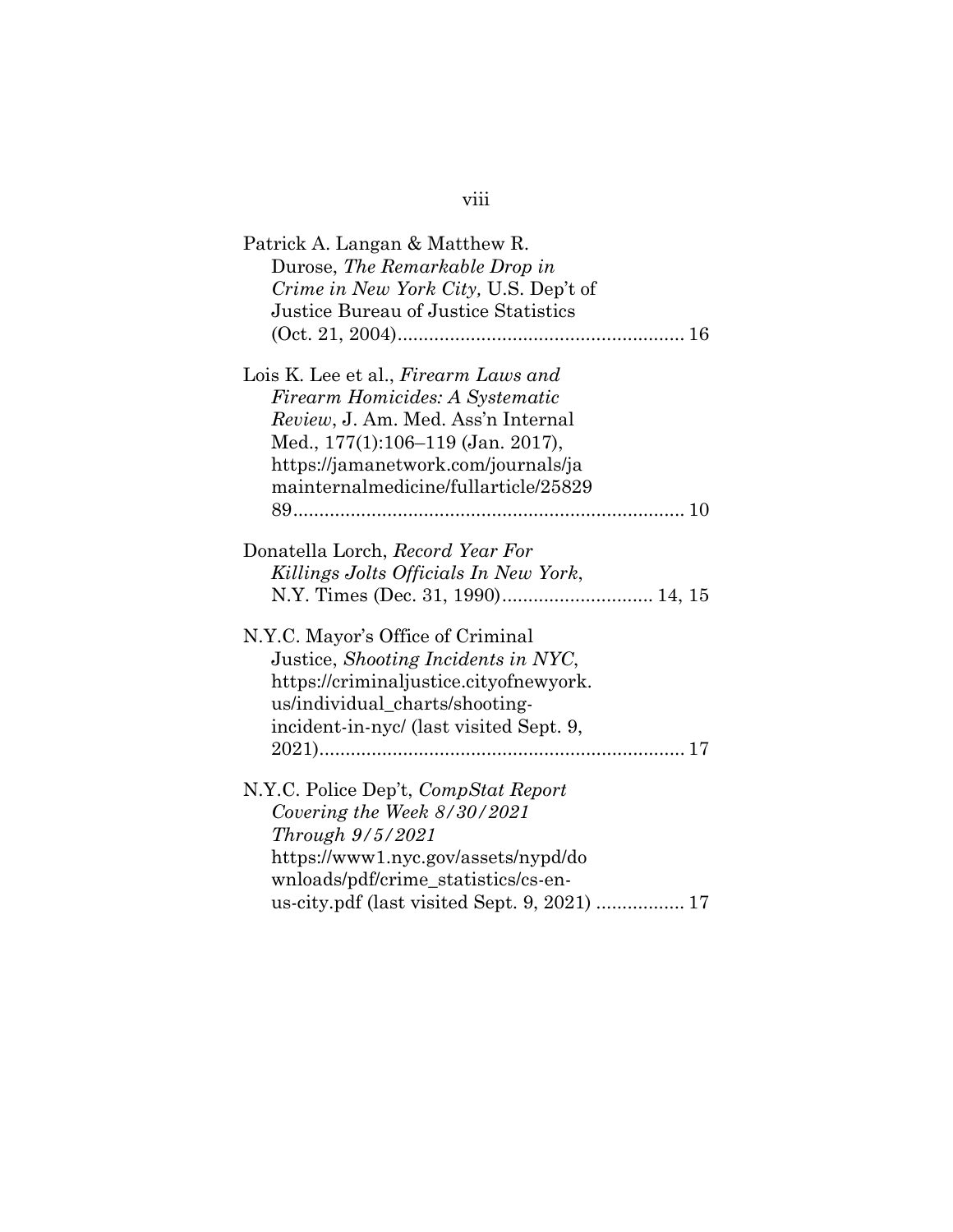| N.Y.C. Police Dep't, <i>Compstat Report</i><br>Citywide Seven Major Felony<br>Offenses,                                                                                                                                       |
|-------------------------------------------------------------------------------------------------------------------------------------------------------------------------------------------------------------------------------|
| https://www1.nyc.gov/assets/nypd/do<br>wnloads/pdf/analysis_and_planning/h<br>istorical-crime-data/seven-major-<br>felony-offenses-2000-2020.pdf (last                                                                        |
| New York State Office of the Attorney<br>General, Target on Trafficking: New<br>York Crime Gun Analysis,<br>https://targettrafficking.ag.ny.gov/#to                                                                           |
| Revolver Killings Fast Increasing, N.Y.                                                                                                                                                                                       |
| Arash Safavi et al., <i>Children Are Safer</i><br>in States with Strict Firearm Laws: a<br>National Inpatient Sample Study, J.<br>Trauma Acute Care Surg. 76(a):146-<br>60 (Jan. 2014),<br>https://www.ncbi.nlm.nih.gov/pubme |
| Joseph A. Simonetti et al., State firearm<br>legislation and nonfatal firearm<br><i>injuries, Am. J. Pub. Health</i><br>105(8):1703-1709 (Aug. 2015),<br>https://www.ncbi.nlm.nih.gov/pmc/art                                 |
|                                                                                                                                                                                                                               |

ix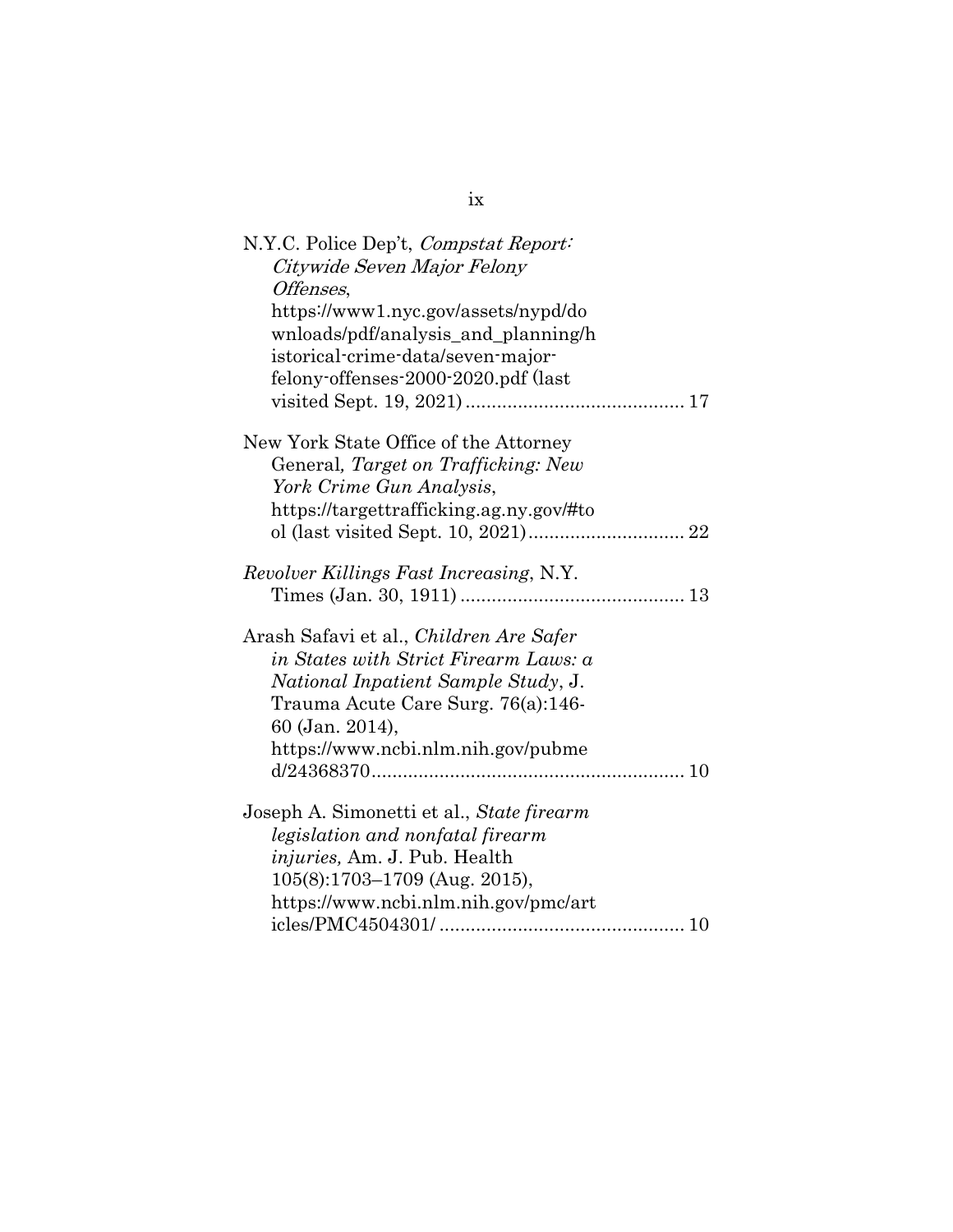| Christina Sterbenz, New York City Used   |
|------------------------------------------|
| To Be a Terrifying Place, Business       |
| Insider (July 12, 2013),                 |
| https://www.businessinsider.com/new      |
| -york-city-used-to-be-a-terrifying-      |
|                                          |
| U.S. Dep't of Justice Bureau of Alcohol, |
| Tobacco, Firearms and Explosives,        |
| New York Data Source: Firearm            |
| <i>Tracing System, January 1, 2018-</i>  |
| December 31, 2018 at 7,                  |
| https://www.atf.gov/file/137211/downl    |
|                                          |

x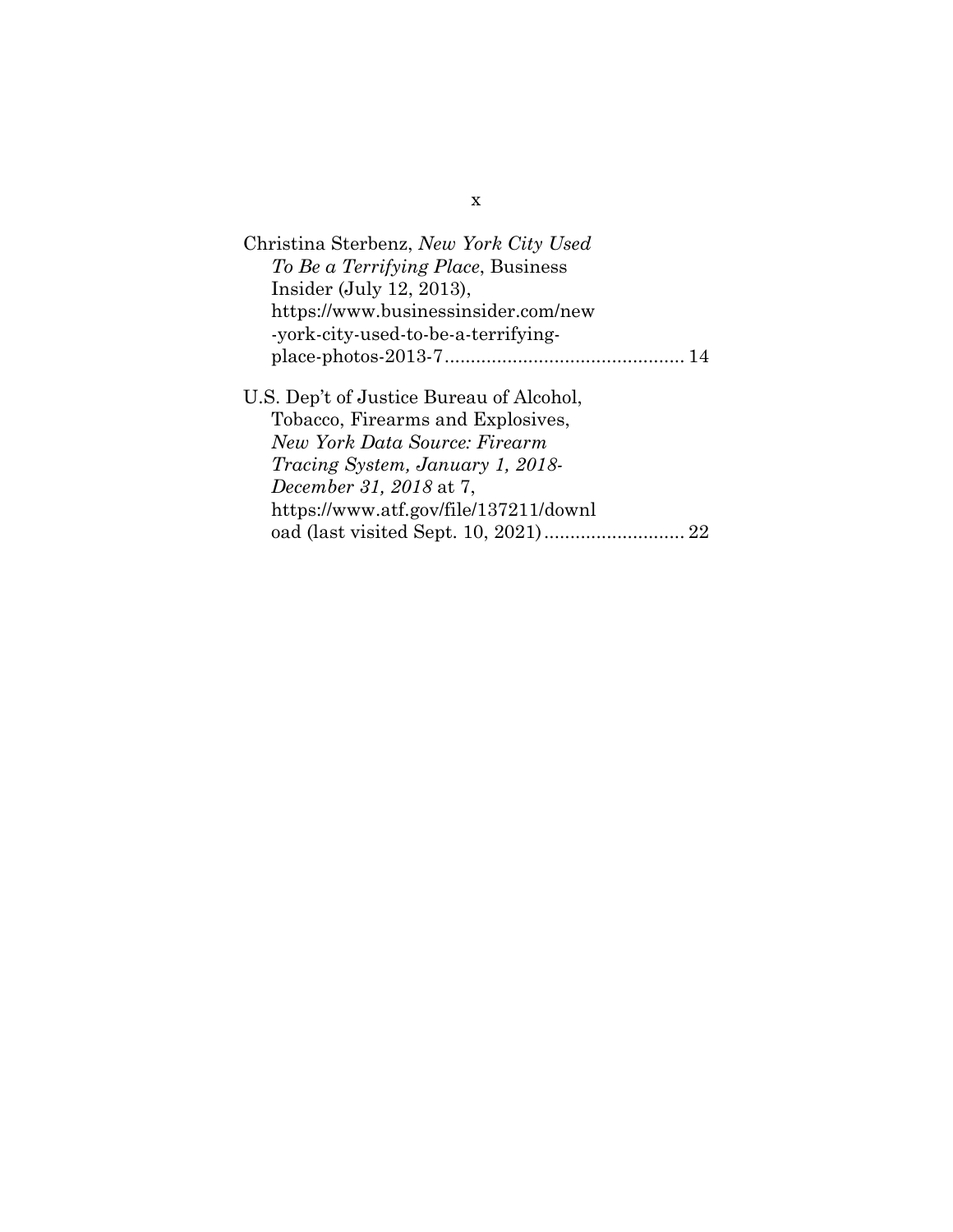#### **INTEREST OF** *AMICUS CURIAE*<sup>1</sup>

Founded in 1978 by concerned members of the business community, for over 40 years the Citizens Crime Commission of New York City ("Crime Commission") has been a leader in converting into action ideas that address crime and protect the economic and social viability of New York City. One of the Crime Commission's first ideas to be put into action was a plan to make the criminal justice system more effective as a means to reduce street crime that plagued New York City during the 1980s and 90s. As the criminal justice landscape of New York City has changed, the Crime Commission's work has evolved with it. By issuing reports, holding forums, providing commentary to national and local media, and creating innovative projects, the Crime Commission has continued to generate new ideas and convert them into action. Since its formation, the Crime Commission has remained an independent, nonpartisan, non-profit organization working to reduce crime and to improve the criminal justice system and the safety of New York City. In recent years, under the direction of Richard Aborn and his advisors, including Program Associate Claire Abrahams, the Crime Commission has been a national leader in the area of harm reduction from firearm-related violence, and has pursued initiatives in areas ranging from the reduction of mass shooting incidents to advocating against interstate firearms trafficking.

<sup>1</sup> The parties have consented in writing to the participation of *amicus*. No party in this case authored this brief in whole or in part or made any monetary contribution to its preparation and submission.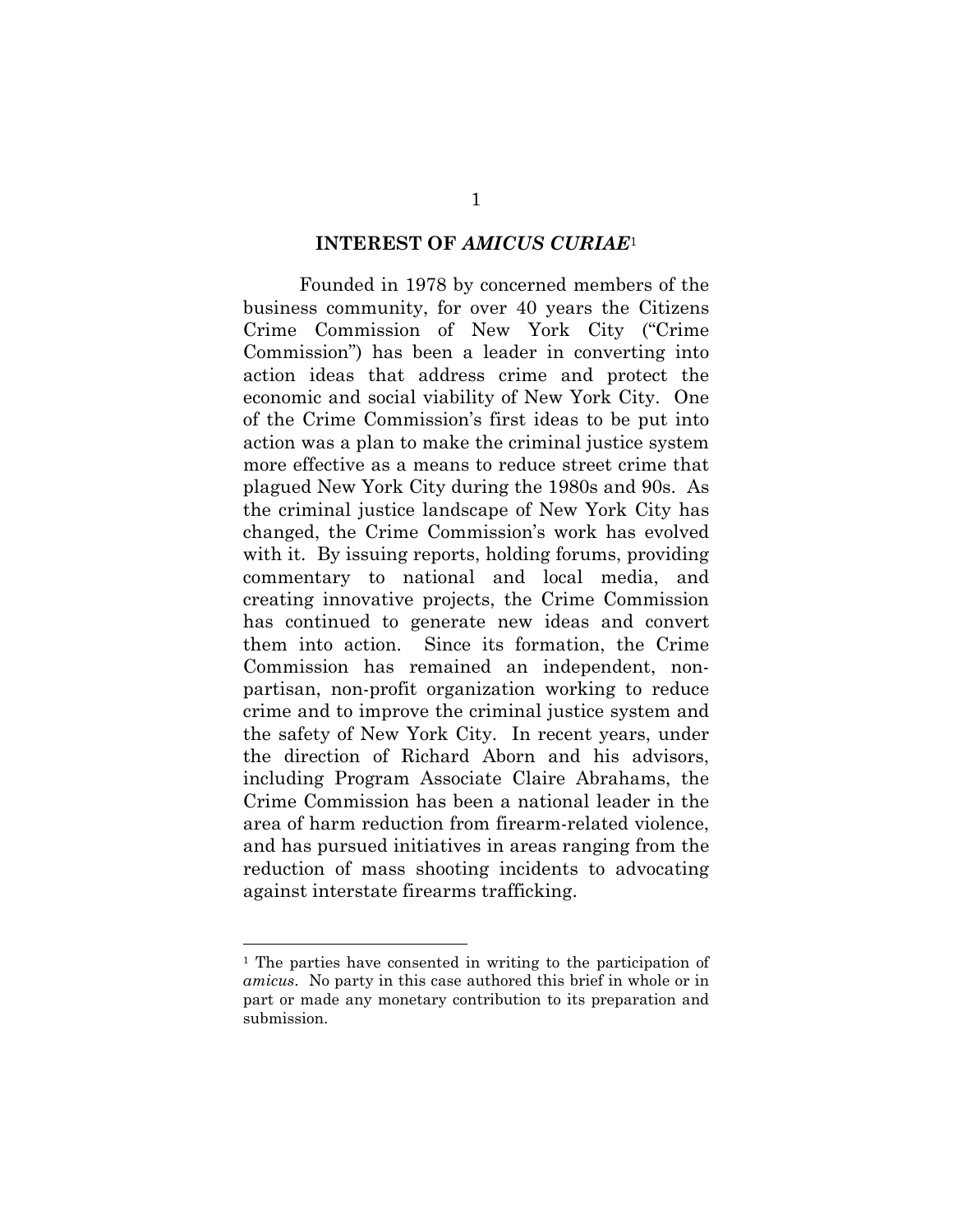#### **INTRODUCTION AND SUMMARY OF ARGUMENT**

In the decision below, the Second Circuit upheld New York State's legal requirement that an applicant for a license to carry a concealed handgun outside of the home must show that "proper cause exists for the issuance thereof" and ruled that this requirement does not violate the Second Amendment. That was the right outcome, consistent with many years of precedent and public policy experience, and it was based on the right constitutional analysis.

In *District of Columbia v. Heller*, this Court held that the Second Amendment guarantees the right to keep and bear arms for self-defense. However, it recognized that the right of the individual "is not unlimited" and does not "cast doubt on . . . laws forbidding the carrying of firearms in sensitive places," which remain "presumptively lawful." 554 U.S. 570, 626 & n.26 (2008). In *McDonald v. City of Chicago*, the Court reiterated that *Heller* "did not cast doubt on such longstanding regulatory measures," and it rejected municipalities' "doomsday proclamations" that applying the Second Amendment to the states would "imperil every law regulating firearms." 561 U.S. 742, 786 (2010). Rather, states and municipalities remain "free to restrict or protect the right under their police powers," *Heller*, 554 U.S. at 619-20 (citing *United States v. Cruikshank*, 92 U.S. 542, 553 (1875)), including through restrictions on the possession and use of firearms in public, where safety concerns are heightened.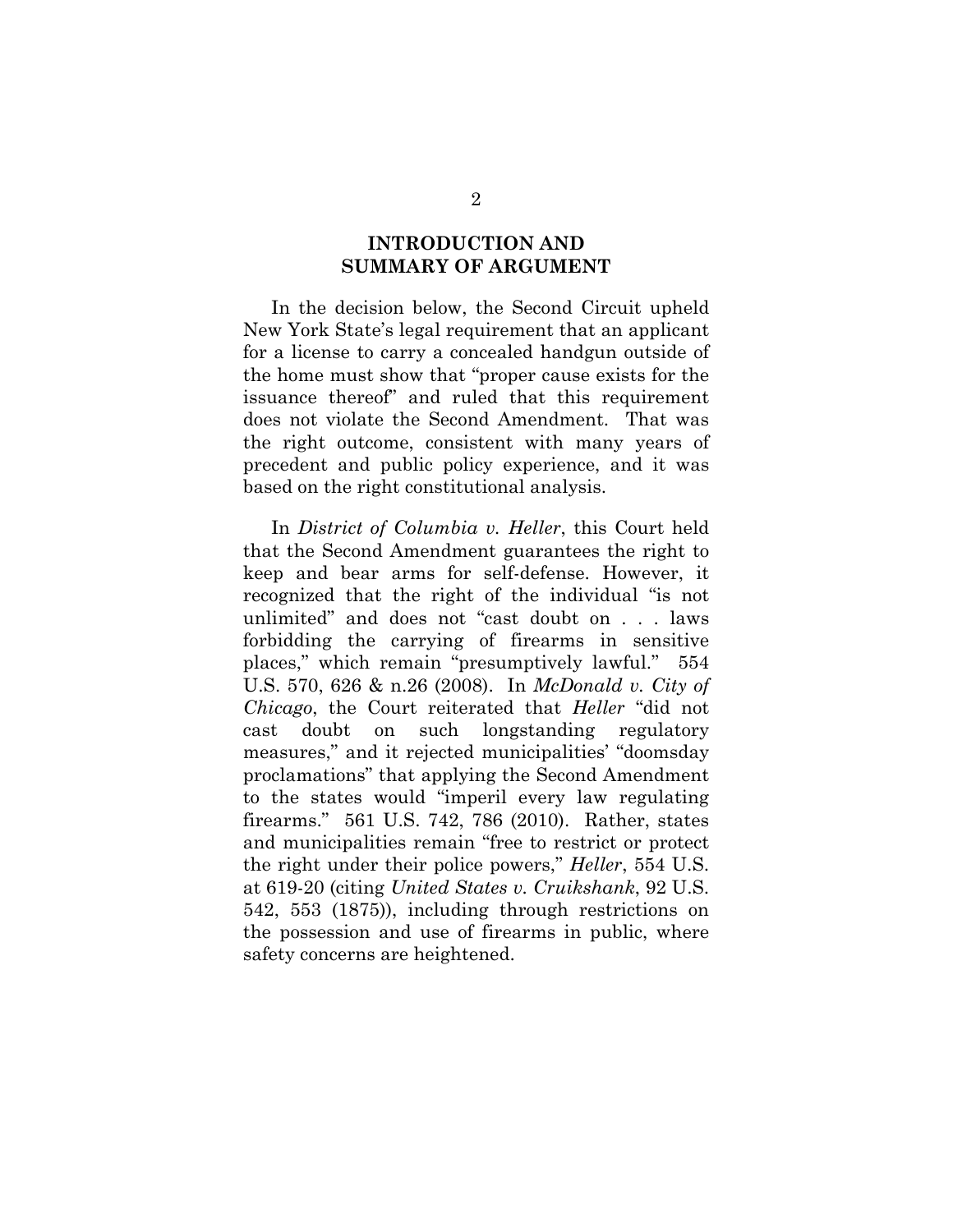The Second Circuit's decision in this case should be affirmed. It is faithful to the Court's holdings in *Heller* and *McDonald*. While individuals have the right to possess and use firearms for self-defense, they also have the right to ensure their collective safety by acting through their elected officials to enact sensible, reasonable restrictions, including the licensing restrictions at issue here. Those elected officials should receive substantial deference from the judiciary when they determine that restrictions on the possession and use of firearms in public will serve to protect community safety. Indeed, "[i]n the context of firearm regulation, the legislature is 'far better equipped than the judiciary' to make sensitive public policy judgments (within constitutional limits) concerning the dangers in carrying firearms and the manner to combat those risks." *Kachalsky v. Cty. of Westchester*, 701 F.3d 81, 97 (2d Cir. 2012) (quoting *Turner Broad. Sys., Inc. v. FCC*, 512 U.S. 622, 655 (1994)).

The experience of New York City and other leading American cities demonstrates the wisdom of the Second Circuit's ruling and the need for deference to legislative determinations. After decades of crime problems, New York City is, by many metrics, one of the safest metropolitan areas in the country. That result is thanks in significant part to the licensing regime that permits individuals to obtain firearms licenses for carrying of concealed handguns outside of the home where "proper cause" exists for the issuance of the license. N.Y. Penal Law  $\S$  400.00(2)(f).

Despite all this, Petitioners and *amici* advocate for a rule that would not only invalidate this licensing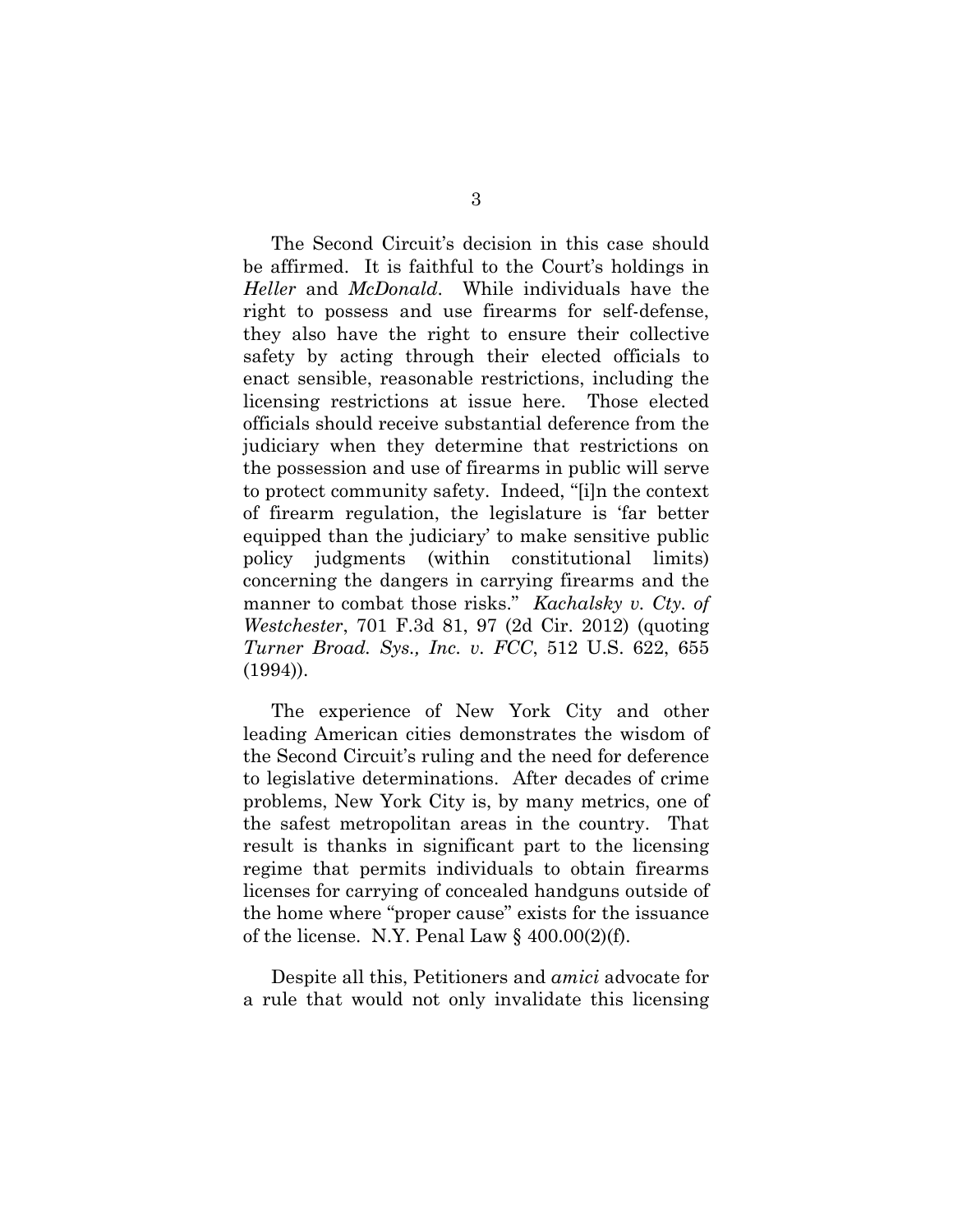system in New York State, but also prevent municipalities across the country from imposing more than the barest eligibility requirements for a license for the concealed carry of handguns. This Court should not take such a drastic step and displace the power of state legislatures to regulate the concealed carry of firearms, an issue that is central to the State's police power and to public safety concerns that are broadly shared by Americans.

#### **ARGUMENT**

## I. **The New York licensing system, upheld by the Second Circuit, properly accommodates individual and governmental interests**

In 2008, this Court held in *District of Columbia v. Heller* that the Second Amendment confers an "individual right to possess and carry weapons in case of confrontation." 554 U.S. at 592. The District of Columbia law at issue in *Heller* categorically prohibited handgun possession in the home and provided that any lawful firearm in the home be "disassembled or bound by a trigger lock at all times, rendering it inoperable." *Id.* at 628. The Court held the law unconstitutional because it struck at the "inherent right of self-defense . . . central to the Second Amendment" through "prohibition of an entire class of 'arms' that is overwhelmingly chosen by American society for that lawful purpose of [selfdefense]"—handguns—and extending that prohibition "to the home, where the need for defense of self, family, and property is most acute." *Id.* at 628-29. Likewise, the disassembly and trigger-lock requirement "ma[de] it impossible for citizens to use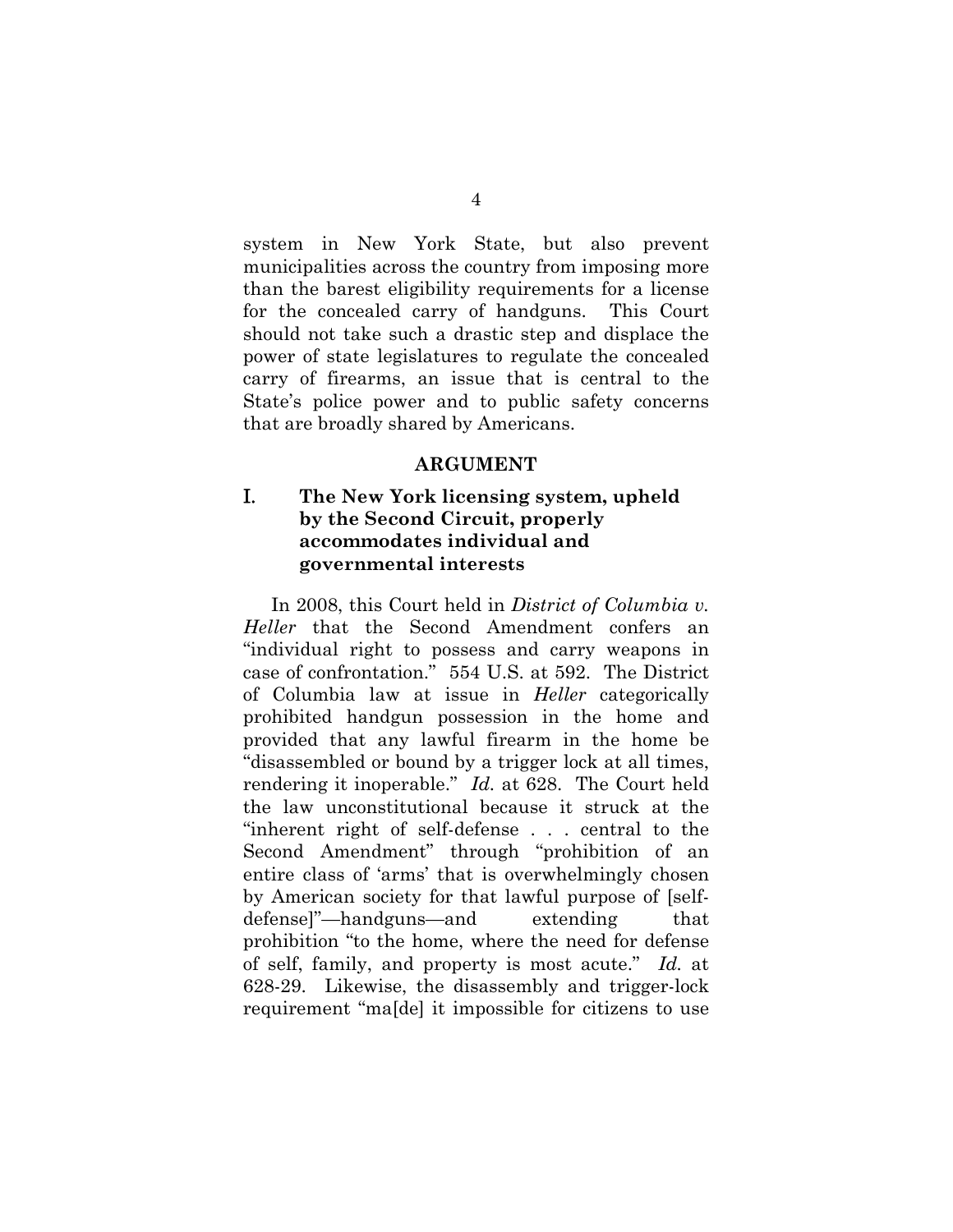[lawfully held firearms] for the core lawful purpose of self-defense . . . ." *Id.* at 630.

While *Heller* recognized this Second Amendment right for the first time, it also made clear that the Second Amendment does not confer "a right to keep and carry any weapon whatsoever in any manner whatsoever and for whatever purpose." *Id*. at 626. The Court made specific reference to laws restricting the carrying of firearms in public, which were found lawful by the majority of 19th-century courts to consider them. *Id.* at 626. *Heller* also did not "establish a level of scrutiny for evaluating Second Amendment restrictions," and it did not purport to "clarify the entire field" of permissible and impermissible gun regulations. *Id.* at 634-35. Rather, the Court's analysis was driven in part by the extreme nature of the D.C. law at issue, which amounted to a near total ban. This law, Justice Scalia wrote, would fail "[u]nder any of the standards of scrutiny that we have applied to enumerated constitutional rights." *Id.* at 628-29.

Following *Heller,* the Second Circuit has adopted a two-part test for Second Amendment claims. That analysis properly accommodates the individual's right to possess and use firearms for self-defense and the community's right to promote public safety through firearm regulations—and its longstanding tradition of doing so through restrictions on firearms in public.

First, the Circuit asks whether the law impinges upon conduct protected by the Second Amendment. *See, e.g.*, *United States v. Decastro*, 682 F.3d 160, 166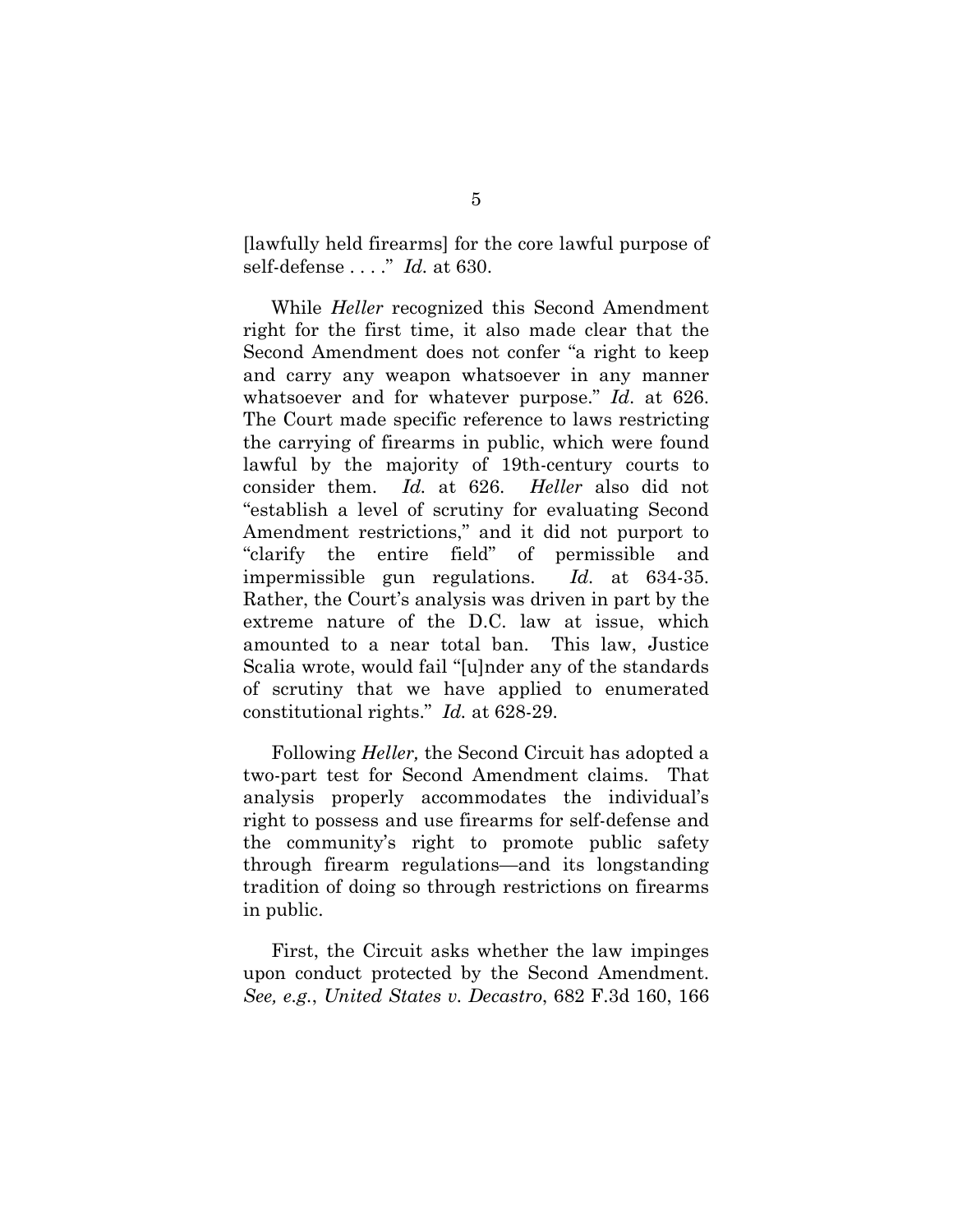(2d Cir. 2012). "Given *Heller*'s emphasis on the weight of the burden imposed" on the individual right, "heightened scrutiny is triggered only by those restrictions that . . . operate as a substantial burden on the ability of law-abiding citizens to possess and use a firearm for self-defense (or for other lawful purposes)." *Id.*

Second, the Circuit looks to the severity of that burden, and how close it comes to the "core Second Amendment protection identified in *Heller*"—the "right of law-abiding, responsible citizens to use arms in defense of hearth and home." *Kachalsky*, 701 F.3d at 93-94; *see also Heller*, 554 U.S. at 599, 628-29 (selfdefense is "the central component" of the Second Amendment right and is "most acute" in the home). For laws implicating the alleged right of public carry, intermediate scrutiny applies and the government need only show that the law is "substantially related to the achievement of an important governmental interest," giving "substantial deference" to the legislature's predictive judgments and policy determinations. *Kachalsky*, 701 F.3d at 93-94, 96-97.

This proper application of intermediate scrutiny necessarily means that the judiciary has a more limited role in reviewing, and the legislature has more discretion in crafting, laws restricting firearm possession and use *outside* of the home, in public. As the Second Circuit has observed, "[t]he state's ability to regulate firearms and, for that matter, conduct, is qualitatively different in public than in the home," and "[t]he historical prevalence of the regulation of firearms in public demonstrates that . . . states have long recognized a countervailing and competing set of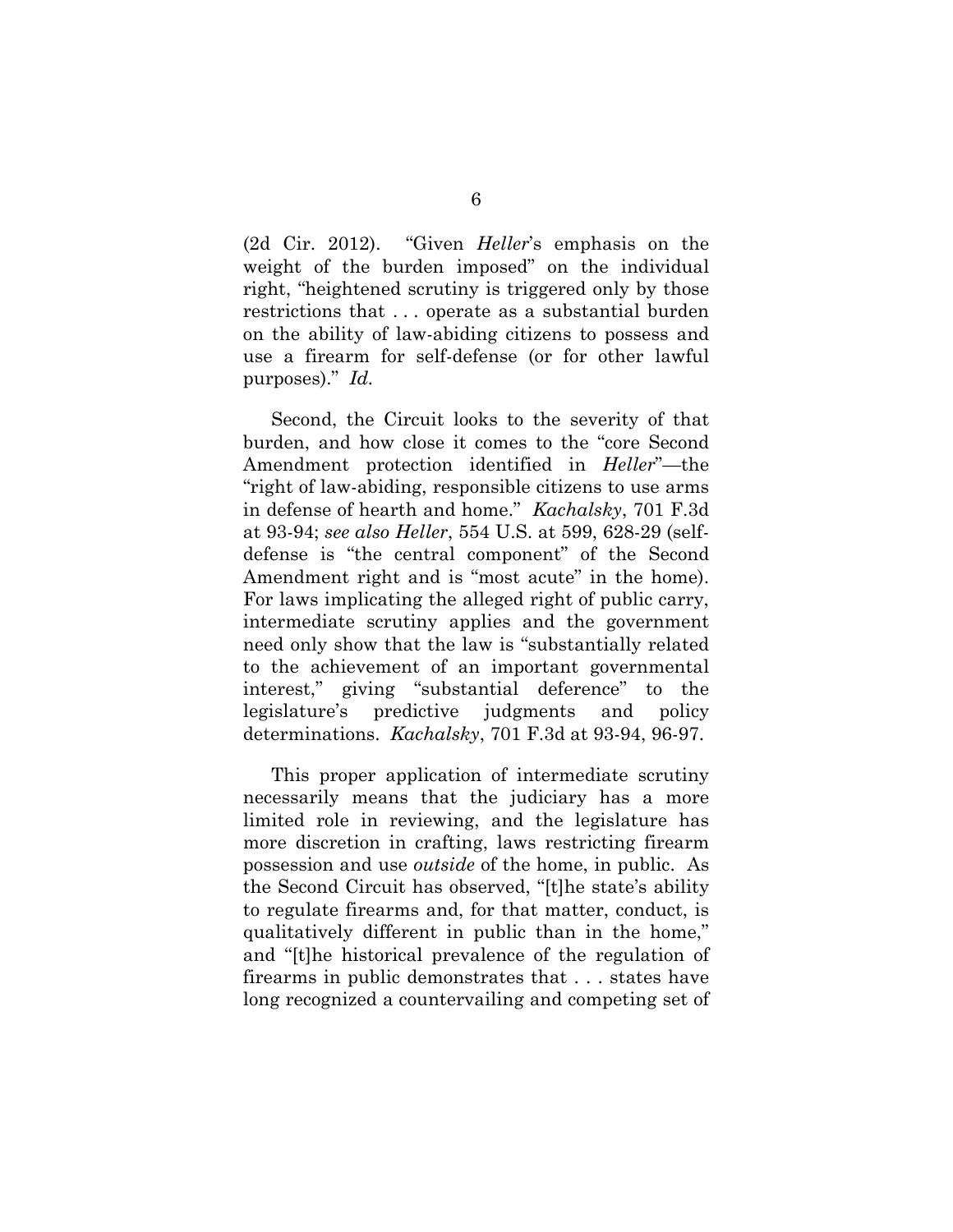concerns with regard to handgun ownership and use in public." *Id.* at 94-96.

In the decision below, the Second Circuit followed its post-*Heller* precedent which held that the "proper cause" licensing requirement does not violate the Second Amendment. *See New York State Rifle & Pistol Ass'n, Inc v. Beach*, 818 F. App'x 99, 100 (2d Cir. 2020) (summary order) (following *Kachalsky*, 701 F.3d at 100-01). The Second Circuit affirmed the district court's ruling against the plaintiff on the basis that its argument was foreclosed by Second Circuit precedent. *Id*.

The Second Circuit's analysis is exactly right given our Nation's longstanding tradition of regulating firearm possession and use in public, including the concealed carry of handguns. Petitioner and *amici* criticize the Second Circuit for not conducting historical analysis or ignoring tradition. (Petitioner Br. at 45; Brief of the Cato Institute as *Amicus Curiae* in Support of Petitioners at 11.) The Second Circuit did not "decline" to engage in historical analysis or ignore tradition. *See Kachalsky*, 701 F.3d 81, 89-91 (discussing the history of state regulation of open carry). The traditional approach has been to allow States to regulate the possession of firearms.

If States and municipalities are to meet the challenge of guaranteeing public safety and preventing crime, they must have due discretion to determine the appropriate degree of firearm regulation. The experiences in New York City and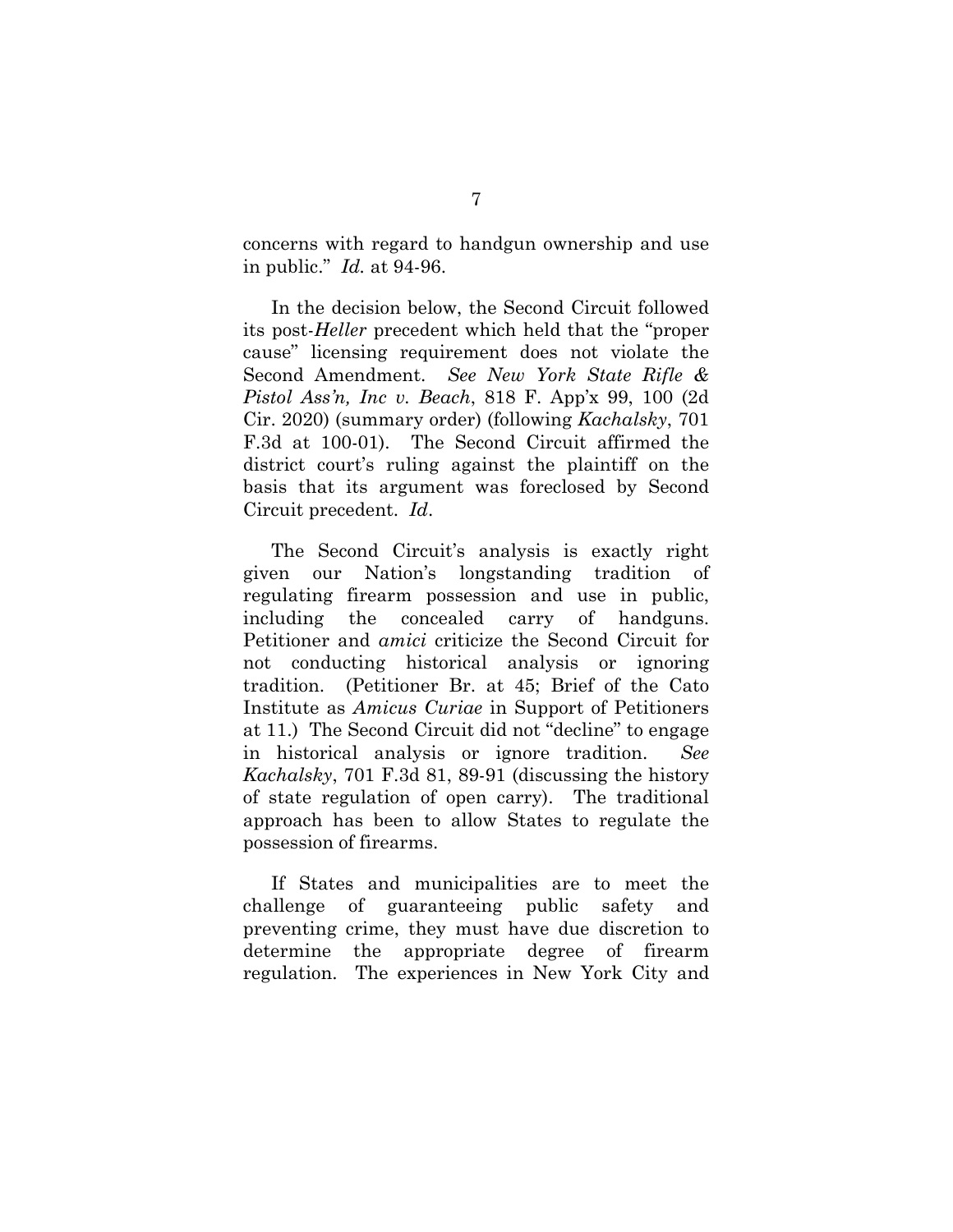across the country have demonstrated the policy wisdom of this approach.

#### II. **Firearm possession and use is uniquely related to public safety concerns**

In order to keep local communities safe, state and local governments need to have the ability to regulate the possession and use of firearms in public. *See, e.g.*, *Cruikshank*, 92 U.S. at 553 (recognizing "the people" must look to local government to address abuses of the right to bear arms for lawful purposes). It is not surprising that colonial and State governments have long imposed limits on firearm possession and use in public as a result of the obvious dangers to public safety. *See, e.g.*, *Kachalsky*, 701 F.3d at 94-96 (collecting examples and finding "our tradition so clearly indicates a substantial role for state regulation of the carrying of firearms in public").2

The need for legislative discretion in this context is no less true today than it was at the time of our Nation's Founding. In 2019, the most recent year for which the Centers for Disease Control and Prevention has data, there were approximately 39,707 firearm-related deaths in the United States, more than 14,000 of which were related to homicides or law-enforcement intervention and more than

<sup>2</sup> *See also* Robert H. Churchill, *Gun Regulation, the Police Power, and the Right to Keep Arms in Early America: The Legal Context of the Second Amendment*, 25 Law & Hist. Rev. 139, 155-65 (2007) (describing colonial and state governments' regulation of firearm possession and use to promote public safety and protect private property).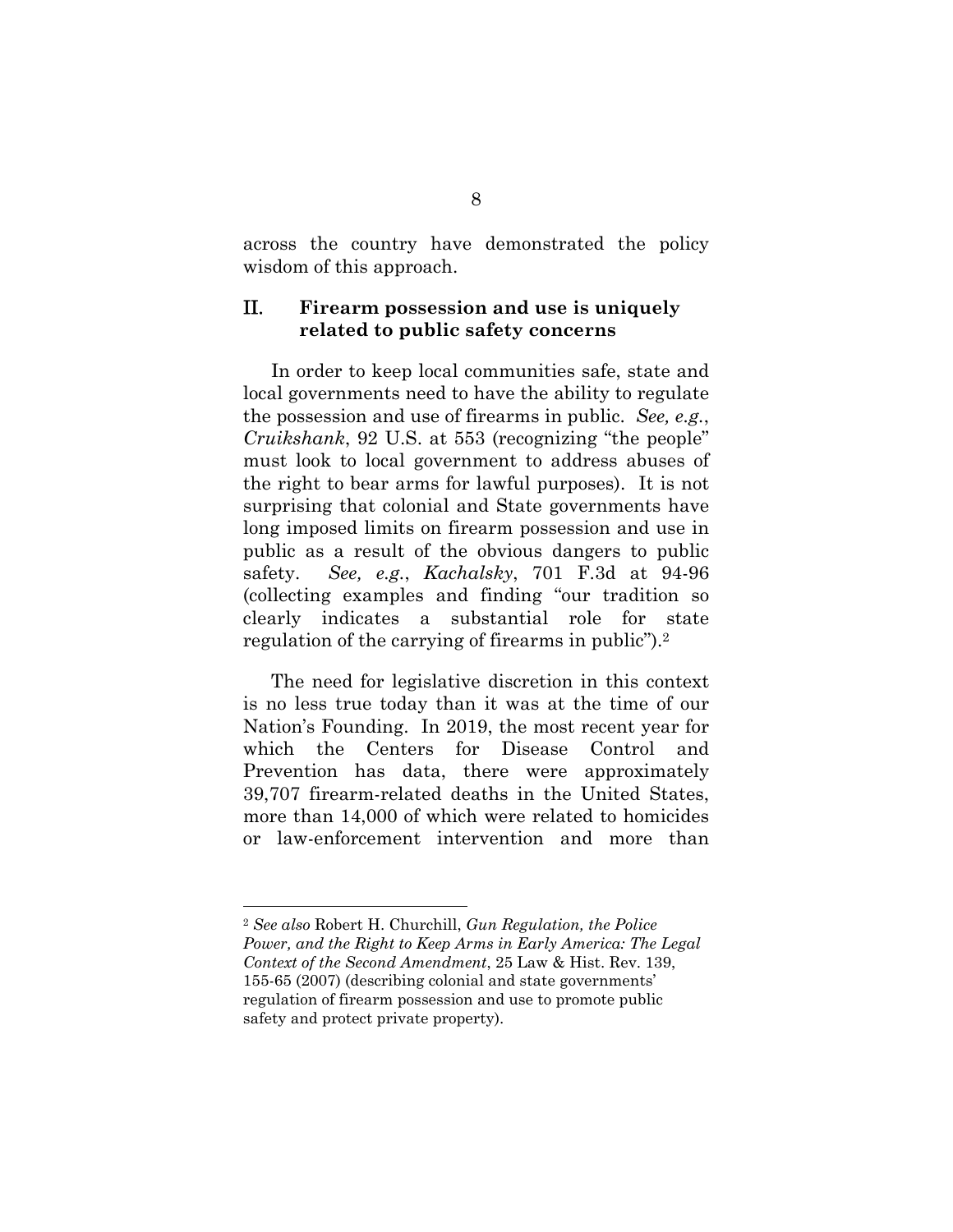23,000 of which were suicides.3 In 2019, there was an 18% jump from firearm-related deaths in 2013.4 On average, more than 107,000 people are wounded by firearms each year.5 These figures for the United States are far higher than those of other economically comparable countries.6

State and local regulation is a key tool by which local and state governments can seek to stem this tide of gun-related violence. And there is strong evidence of the efficacy of gun control laws—not opinion or speculation, but indisputable science. Study after study demonstrates that states with stricter firearm laws experience lower rates of gun violence and gun-related death. In a 2015 article in the American Journal of Public Health, for instance, researchers analyzed data from hospitals in 18 states and concluded that stricter firearm legislation is associated with lower rates of non-fatal firearm

<sup>3</sup> Centers for Disease Control and Prevention, Web-based Injury Statistics Query and Reporting System (WISQARS), *Fatal Injury Reports, National, Regional and State, 1981-2017*, https://webappa.cdc.gov/sasweb/ncipc/mortrate.html (last visited Sept. 8, 2021).

<sup>4</sup> *Id.*

<sup>5</sup> Centers for Disease Control and Prevention, Web-based Injury Statistics Query and Reporting System (WISQARS), *Nonfatal Injury Reports, National, Regional and State, 1981-2017*, https://webappa.cdc.gov/sasweb/ncipc/mortrate.html (last visited Sept. 8, 2021) (based on average of data from 2013 to 2019). <sup>6</sup> *See, e.g.*, The Global Burden of Disease 2016 Injury Collaborators, *Global Mortality From Firearms, 1990-2016*, J. Am. Med. Ass'n, 320(8):792-814 (Aug. 28, 2018), *abstract available at* https://jamanetwork.com/journals/jama/fullarticle/ 2698492.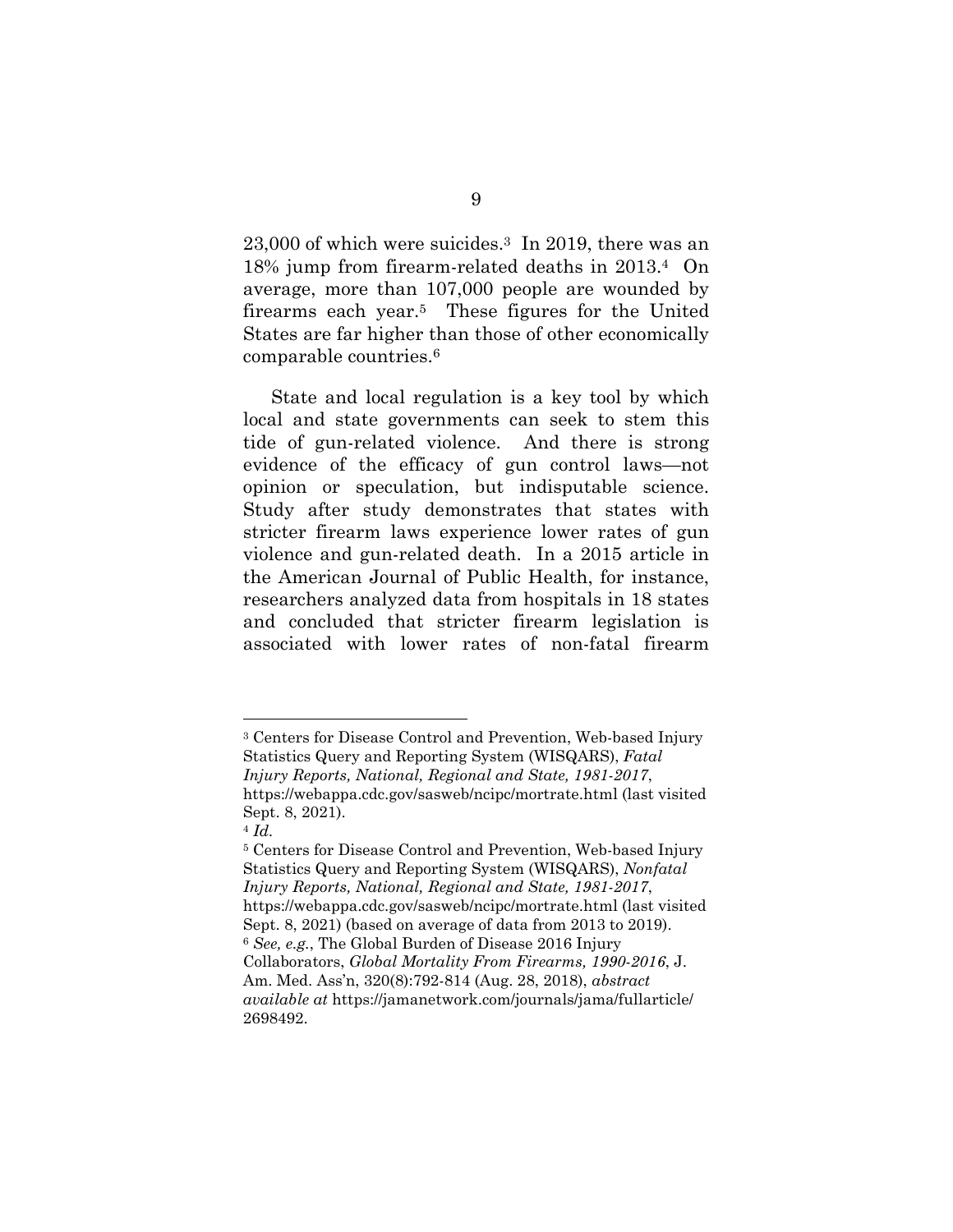injuries.7 A systematic review published in the Journal of the American Medical Association evaluated peer-reviewed articles from 1970 to 2016 on U.S. firearm laws and firearm homicide and similarly concluded that "[i]n the aggregate, stronger gun policies were associated with decreased rates of firearm homicide, even after adjusting for demographic and sociologic factors."8

Studies have likewise found that states with stricter gun laws have lower rates of firearm-related mortality and suicide9 and that children in states with stricter firearm laws experience lower rates of non-fatal firearm injury and firearm mortality.10 By contrast, states with more lax firearm laws have

<sup>7</sup> Joseph A. Simonetti et al., *State firearm legislation and nonfatal firearm injuries*, Am. J. Pub. Health 105(8):1703–1709 (Aug. 2015), https://www.ncbi.nlm.nih.gov/pmc/ articles/PMC4504301/.

<sup>8</sup> Lois K. Lee et al., *Firearm Laws and Firearm Homicides: A Systematic Review*, J. Am. Med. Ass'n Internal Med., 177(1):106–119 (Jan. 2017), https://jamanetwork.com/journals/ jamainternalmedicine/fullarticle/2582989. 9 Eric W. Fleegler et al., *Firearm Legislation and Firearm-Related Fatalities in the United States*, J. Am. Med. Ass'n Internal Med.,173(9):732–740 (May 13, 2013), https://jamanetwork.com/journals/jamainternalmedicine/fullarti cle/1661390; Michael D. Anestis & Joyce C. Anestis, *Suicide Rates and State Laws Regulating Access and Exposure to Handguns*, Am. J. Pub. Health 105(10):2049–2058 (Oct. 2015), https://www.ncbi.nlm.nih.gov/pmc/articles/PMC4566524/. 10 Monika K. Goyal et al., *State Gun Laws and Pediatric Firearm-Related Mortality*, Pediatrics 144(2):e20183283 (Aug. 2019), https://pediatrics.aappublications.org/content/144/2/ e20183283; Arash Safavi et al., *Children Are Safer in States with Strict Firearm Laws: a National Inpatient Sample Study*, J. Trauma Acute Care Surg. 76(a):146-60 (Jan. 2014), https://www.ncbi.nlm.nih.gov/pubmed/24368370.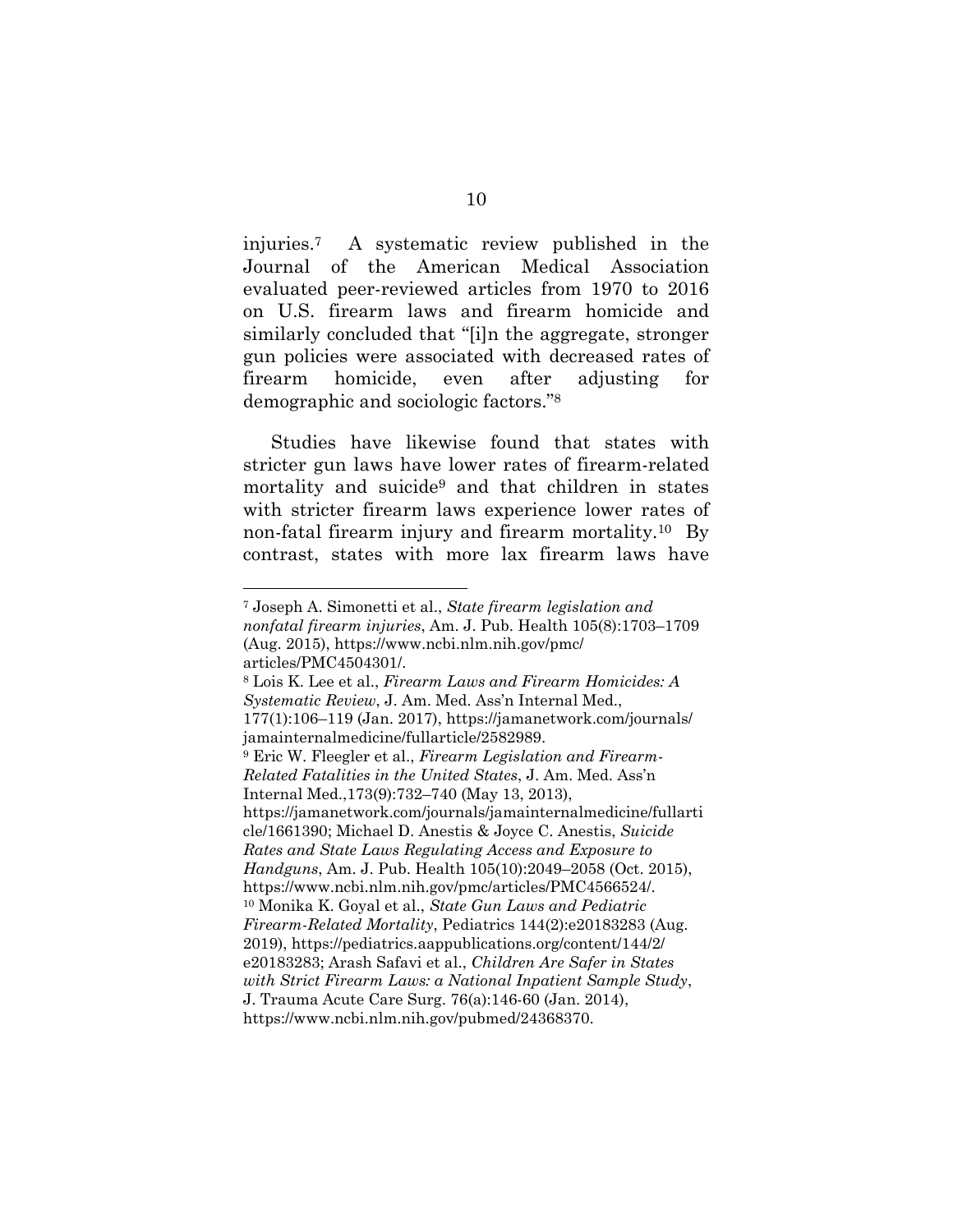significantly higher firearm-related injury and mortality rates.<sup>11</sup>

Data compiled by the Giffords Law Center tells the same story. California, for example, has one of the strongest gun safety regimes in the country and one of the lowest firearm-related death rates—7.2 gun deaths per 100,000 residents, compared to a national average of 11.9 deaths.<sup>12</sup> New Jersey, Connecticut, Massachusetts, and New York, widely considered among the strongest regulators of firearms, also have gun death rates considerably below the national average.<sup>13</sup> On the other hand, Mississippi, Missouri, Alaska, Alabama, Wyoming, South Carolina, and Louisiana, all of which have very lax firearm regulation, have gun death rates near to or more than double the national average.14

This data demonstrates that the nationwide statistics about gun ownership cited by some *amici* disguises the truth that there is significant variation in firearm violence, a variation that is correlated with the relative laxity or absence of firearms regulations in some States. (Br. for *Amici Curiae* Law

<sup>11</sup> Faisal Jehan et al., *The Burden of Firearm Violence in the United States: Stricter Laws Result in Safer States*, J. Inj. Violence Res. 10(1):11–16 (Jan. 2018) https://www.ncbi.nlm.nih. gov/pmc/articles/PMC5801608/.

<sup>12</sup> Giffords Law Center to Prevent Gun Violence, *Annual Gun Law Scorecard*, https://lawcenter.giffords.org/scorecard/ (last visited Sept. 8, 2021).

<sup>13</sup> *Id.* (4.1 (New Jersey), 5.3 (Connecticut), 3.4 (Massachusetts) and 3.9 (New York) deaths per 100,000 residents).

<sup>14</sup> *Id.* (24.2 (Mississippi), 20.5 (Missouri), 24.5 (Alaska), 22.1 (Alabama), 22.4 (Wyoming), 19.8 (South Carolina), and 22.1 (Louisiana) deaths per 100,000 residents).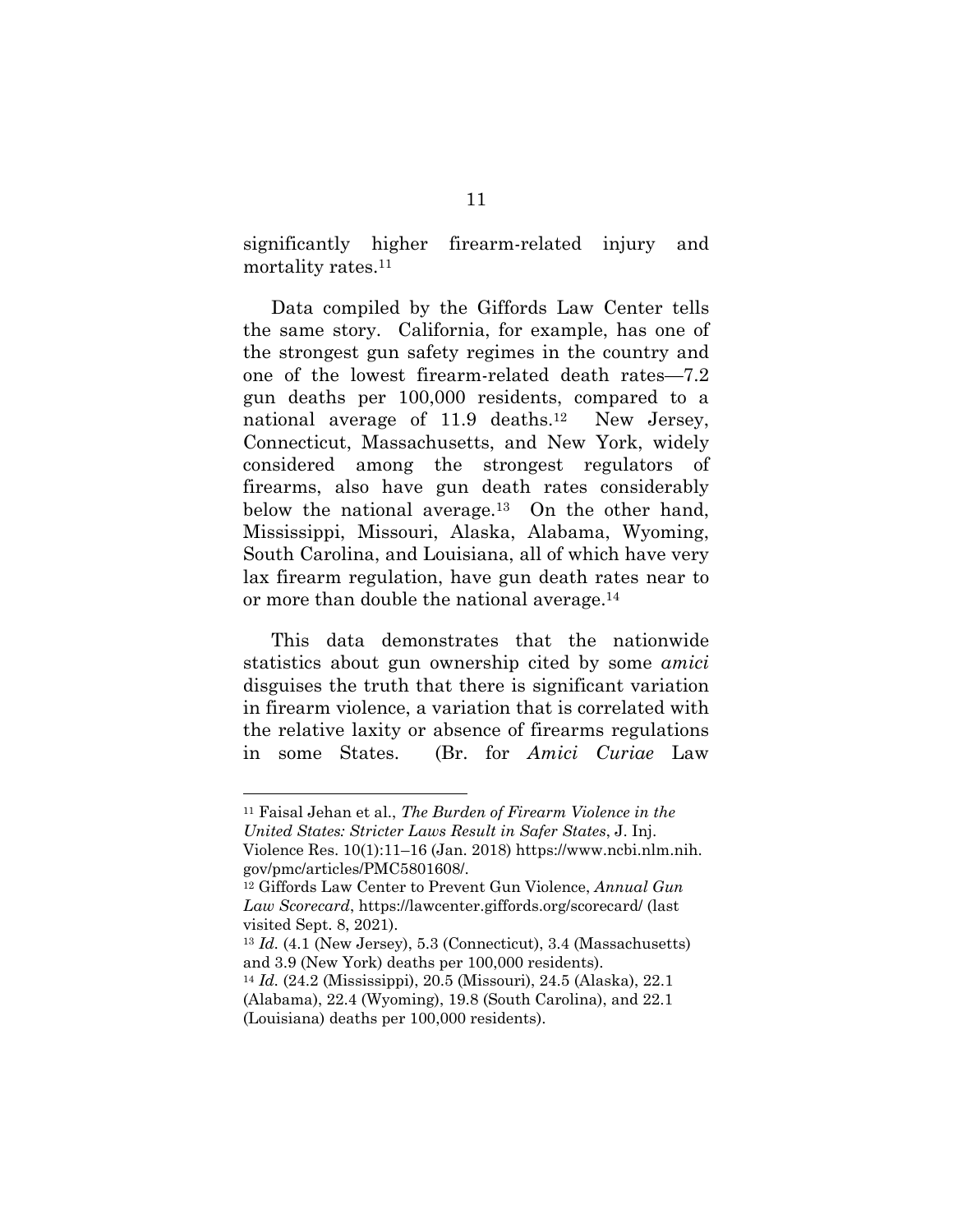Enforcement Groups and State and Local Firearms Rights Groups at 10-12.) For example, when *amici* state that the national increase in gun ownership has run alongside a decline in murder and violent crimes, the truth is that these declines have occurred disproportionately in the states that have regulated firearm possession.

 Firearm permitting systems like New York's, which require a showing of "proper cause" to carry a concealed handgun outside of the home, have been proven to work. That is not only the independent academic consensus, but also the clear lesson of experimentation among the states as "laboratories of democracy." *Ariz. State Legislature v. Ariz. Indep. Redistricting Comm'n*, 576 U.S. 787, 858 (2015) (Scalia, J., dissenting) (internal quotation marks omitted). States like New York should be permitted, consistent with *Heller*, to exercise their police power to protect their citizens from firearm violence, even if other states choose to elevate other priorities. The Court need look no further than the publicly available scientific data and research to see the close link between firearm regulation and increased public safety.

## III. **New York City's experience demonstrates lawmakers' need for deference and discretion**

The statewide licensing regime Petitioners challenge arose out of a need to regulate firearms in New York City more than a century ago. "New York's efforts in regulating the possession and use of firearms predate the Constitution," and laws limiting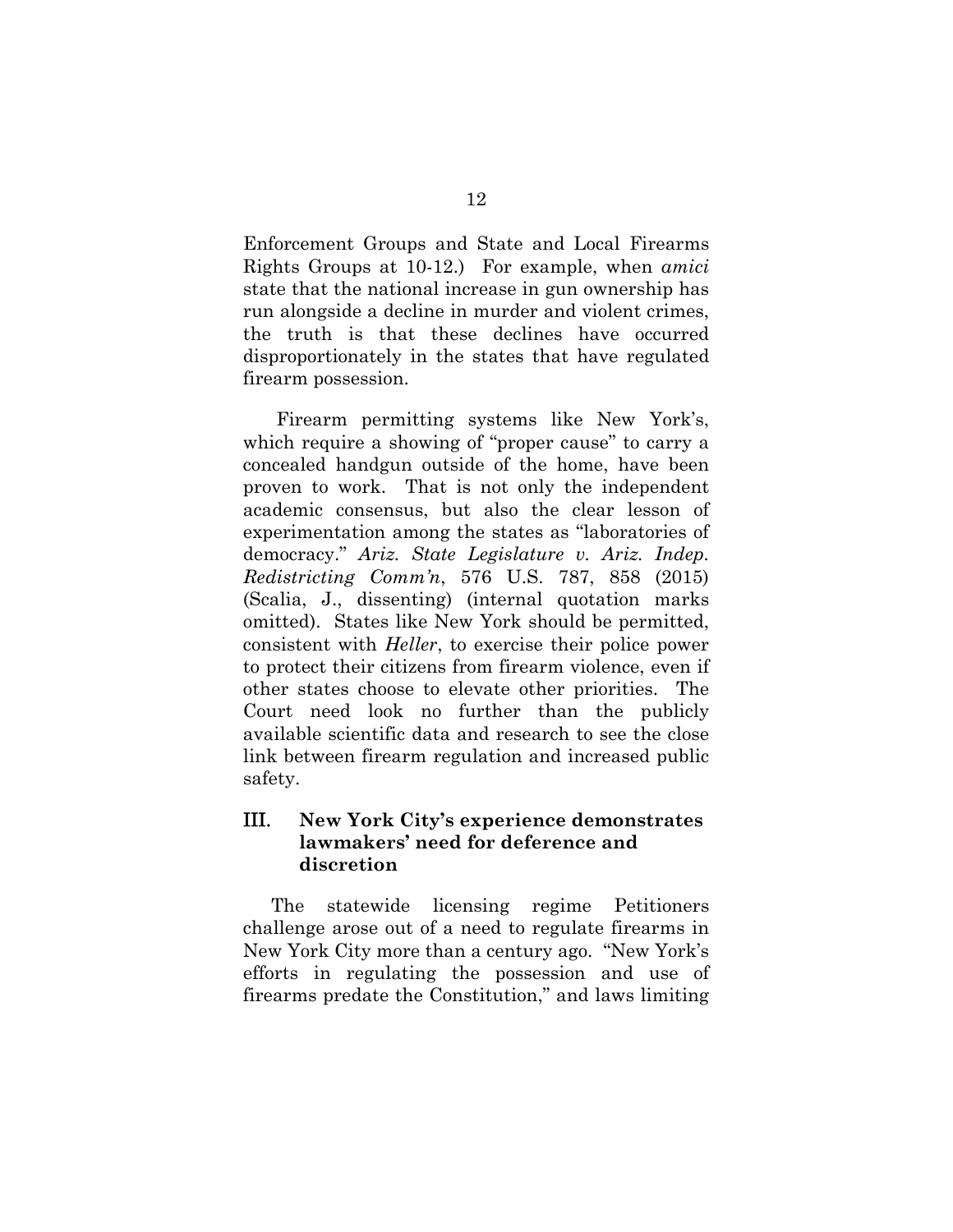when and where guns could be used existed throughout the Eighteenth and Nineteenth Centuries. *Kachalsky*, 701 F.3d at 84. Courts have consistently affirmed the constitutionality of these statutes, including *Heller*. *See id* at 93 & n.17 (collecting cases).

The history of crime and gun violence in New York City demonstrates not only the efficacy of legislative initiatives like the firearm licensing statute, but also the crucial role played by firearm restrictions in combating crime and violence in the unique urban landscape of New York. Allowing Petitioners to undo New York's carefully calibrated firearm licensing framework could reverse the success story of gun violence reduction in New York City. And it is not only New York. Similar licensing regimes in other States have likewise played an important part in reducing gun violence. *See, e.g.*, Cal. Penal Code § 26150; N.J. Stat. § 2C:58-4(c). As discussed in the prior section, data demonstrates that those states with common-sense firearms regulations have lower rates of firearm-related crime.

New York's modern licensing requirements began in 1911, with the enactment of the Sullivan Law, a response to a marked "increase of homicide by shooting." *Kachalsky*, 701 F.3d at 84-85 (quoting *Revolver Killings Fast Increasing*, N.Y. Times, Jan. 30, 1911). The Sullivan Law required police-issued licenses for those wishing to possess concealable firearms, and in 1913 the statute was amended to require a showing of "proper cause for the issuance" of a license to carry a concealed handgun in public. *See* 1911 Laws of N.Y., ch. 195, § 1, at 443 (codifying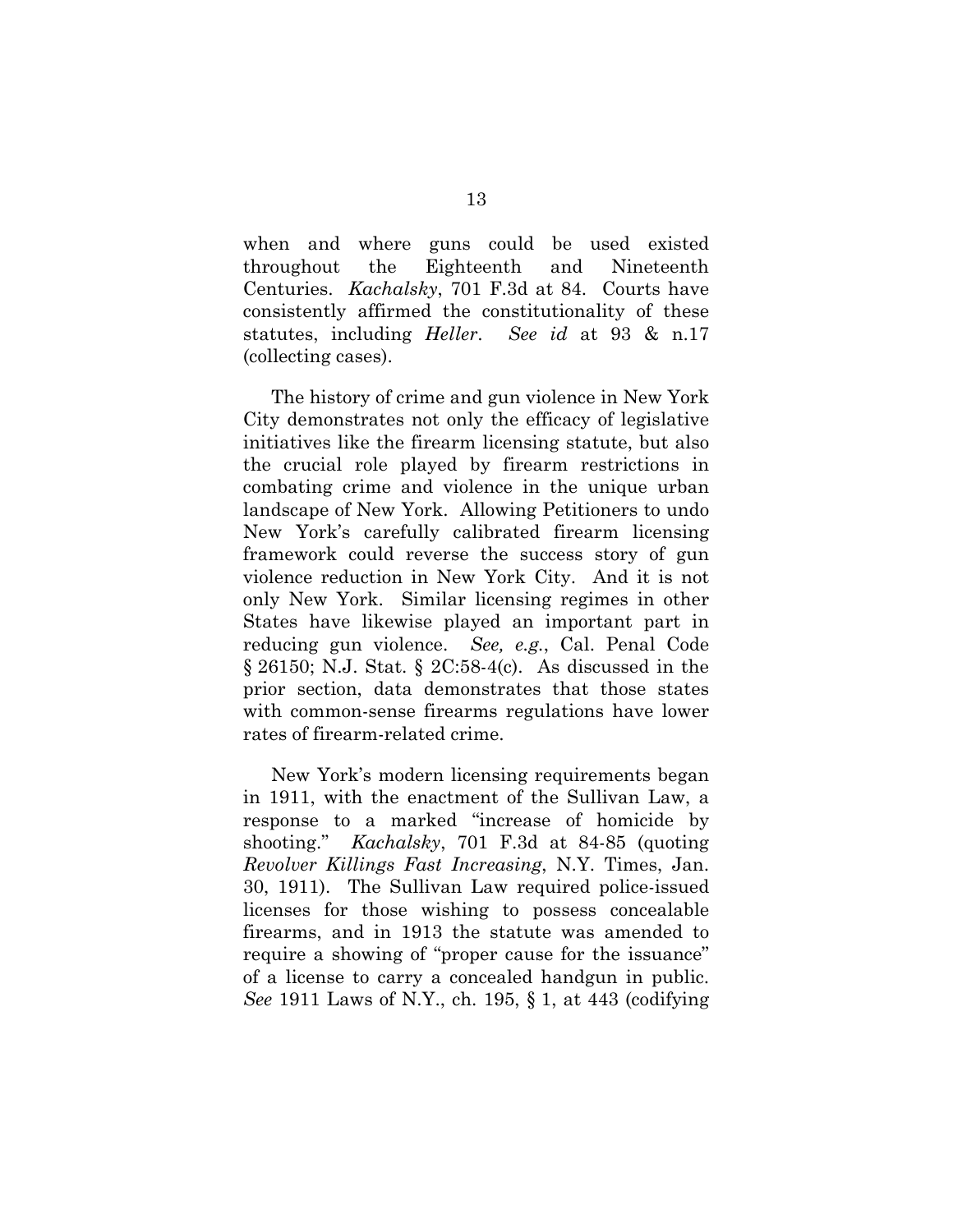N.Y. Penal Law § 1897, ¶ 3); 1913 Laws of N.Y., ch. 608, at 1627-30. These laws remain the foundation of New York's firearm regulatory scheme today. *See*  N.Y. Penal Law § 400.00.

#### A. **The law at issue has helped New York City dramatically lower violent crimes involving firearms**

Petitioners ignore that New York's firearm licensing law creates two different licensing regimes: a more rigorous licensing process for individuals seeking to carry a gun in New York City, and a more lenient one for individuals seeking to carry a gun elsewhere in New York State. That carefully calibrated licensing regime has yielded tangible, lifesaving results, all of which could be undermined if the decision below is reversed.

In seeking to strike down N.Y. Penal Law § 400, Petitioners ask this Court to undo decades of progress in combatting the epidemic of handgun violence.15 In 1990, there were more than 2,200 homicides in New York City, a record high. Two-thirds of the homicides that year involved guns; 39 children under the age of 16 were killed with guns, with 10 of those young children being killed by stray bullets.16

Guns were fueling the wave of violent crime sweeping over New York City: "the patterns for gun

<sup>15</sup> Christina Sterbenz, *New York City Used To Be a Terrifying Place*, Business Insider (July 12, 2013), https://www.business insider.com/new-york-city-used-to-be-a-terrifying-place-photos-2013-7.

<sup>16</sup> Donatella Lorch, *Record Year For Killings Jolts Officials In New York*, N.Y. Times (Dec. 31, 1990).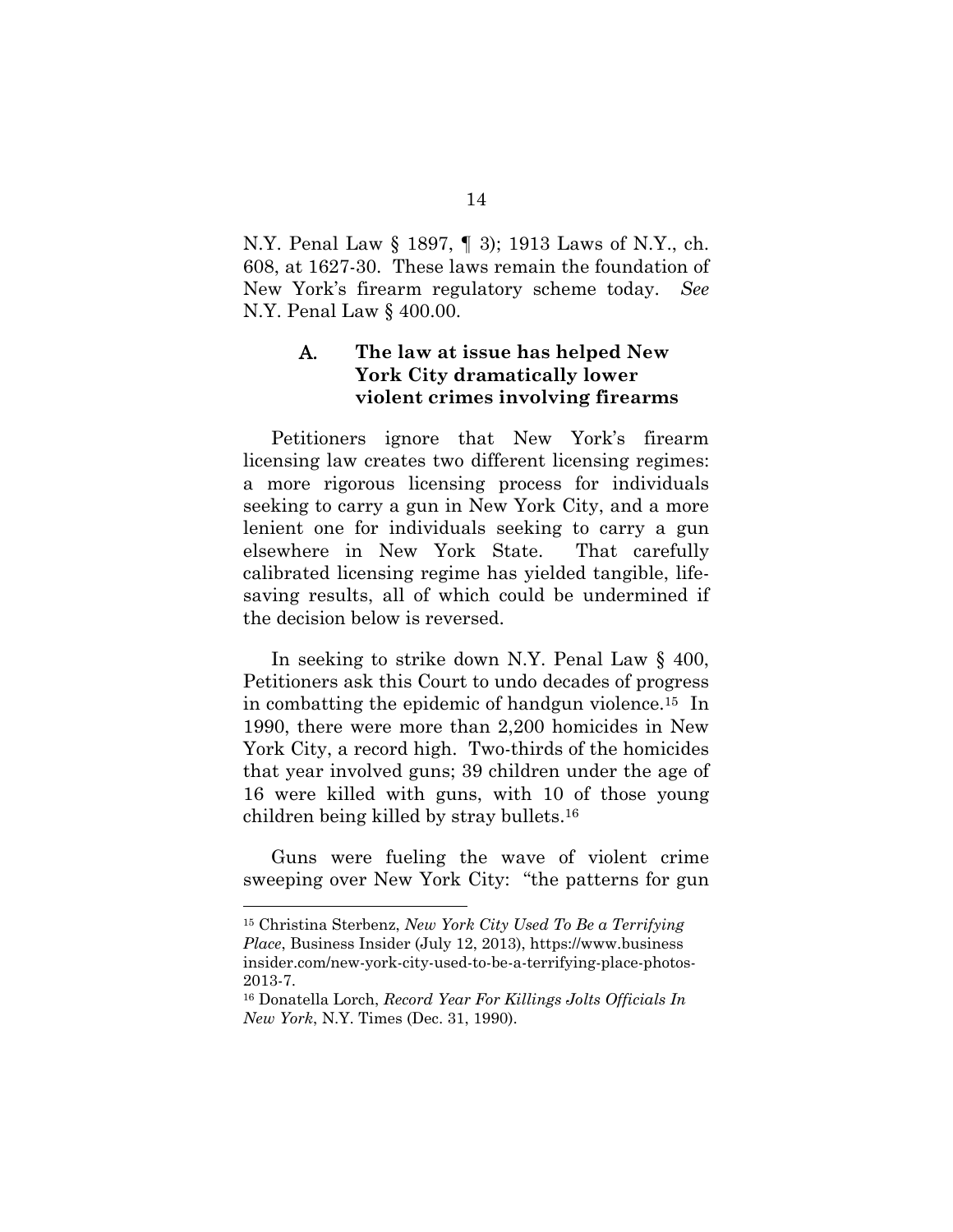and nongun killings [were] sharply different."17 Indeed, during the late 1980s and early 1990s, when violent crime was surging, non-gun-related homicides *declined* in New York.18 But gun-related homicides increased dramatically, doubling between 1985 and 1991.19 Young people were especially hit by this scourge of gun violence, with "[t]he entire growth in homicides" in the United States between 1985 and 1993 being "attributable to young people with handguns."20

As Thomas Reppetto, the then-director of *amicus curiae* the Crime Commission and a former detective in the New York City Police Department, put it in 1990: "Who shot whom and why and where—you can't keep track because there are so many. . . . This is a hell of a way to live."21

Since 1990, New York City has transformed itself from one of the Nation's most dangerous cities to one of the safest. It has done so through the very common-sense gun control measures that are being challenged by Petitioners in this case. In the 1990s, the NYPD changed the way it policed gun violence and other crime, including by implementing its famous CompStat program, which used data analysis and sophisticated management techniques. As part

<sup>17</sup> Jeffrey Fagan et al., *Declining Homicide in New York City: A Tale of Two Trends*, 88 J. Crim. L & Criminology 1277, 1290 (Summer 1998).

 $18$  *Id.* 

<sup>19</sup> *Id*. 20 Alfred Blumstein, *Youth, Guns and Violent Crime*, The Future of Children, Volume 12, Number 2, 39, 53 (2002), https://www. jstor.org/stable/1602737.

<sup>21</sup> Lorch, *supra* note 16.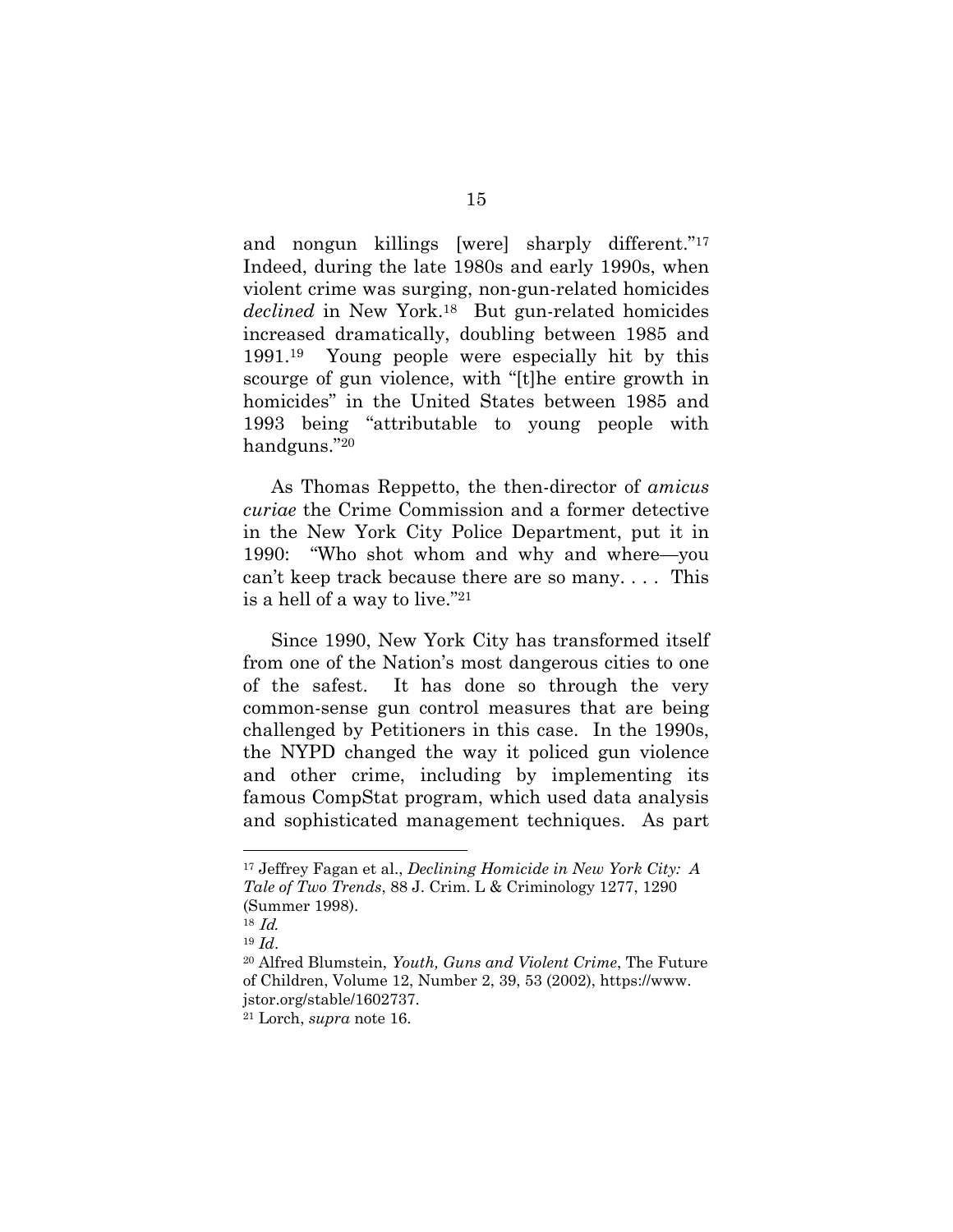of these initiatives, the City "strictly enforce[ed] gun laws to reduce firearm crimes."22 The City also introduced the Firearms Investigation Unit, which "seeks to reduce the flow of guns onto the streets of New York City by identifying and pursuing gun traffickers."23 Other innovative approaches to reducing gun violence included Operation Gun Stop, an anonymous tips program to reward citizens who provide information on illegal firearms; the Integrated Ballistics Imaging System, which allowed NYPD to image and match markings on bullets and cartridge casings; the Joint Firearms Task Force, a partnership between NYPD and the Bureau of Alcohol, Tobacco, Firearms and Explosives aimed at stemming the flow of out-of-state guns into New York; a specialized Gun Court for people charged with gun possession; Triggerlock, a collaboration between federal prosecutors and NYPD to prosecute gun crimes; and Operation Impact, which used data to place additional law enforcement resources in high-crime areas.<sup>24</sup>

Due to these efforts by police, prosecutors, and policy makers across multiple mayoral administrations of both parties, the City has since seen an unprecedented decline in crime. From 1990 to 2020, the total number of major felony offences fell

<sup>22</sup> Patrick A. Langan & Matthew R. Durose, *The Remarkable Drop in Crime in New York City*, U.S. Dep't of Justice Bureau of Justice Statistics (Oct. 21, 2004) at 7.

<sup>23</sup> Megan Golden & Cari Almo, *Reducing Gun Violence: An Overview of New York City's Strategies*, Vera Institute of Justice (March 2004) at 5.

<sup>24</sup> *See generally id.*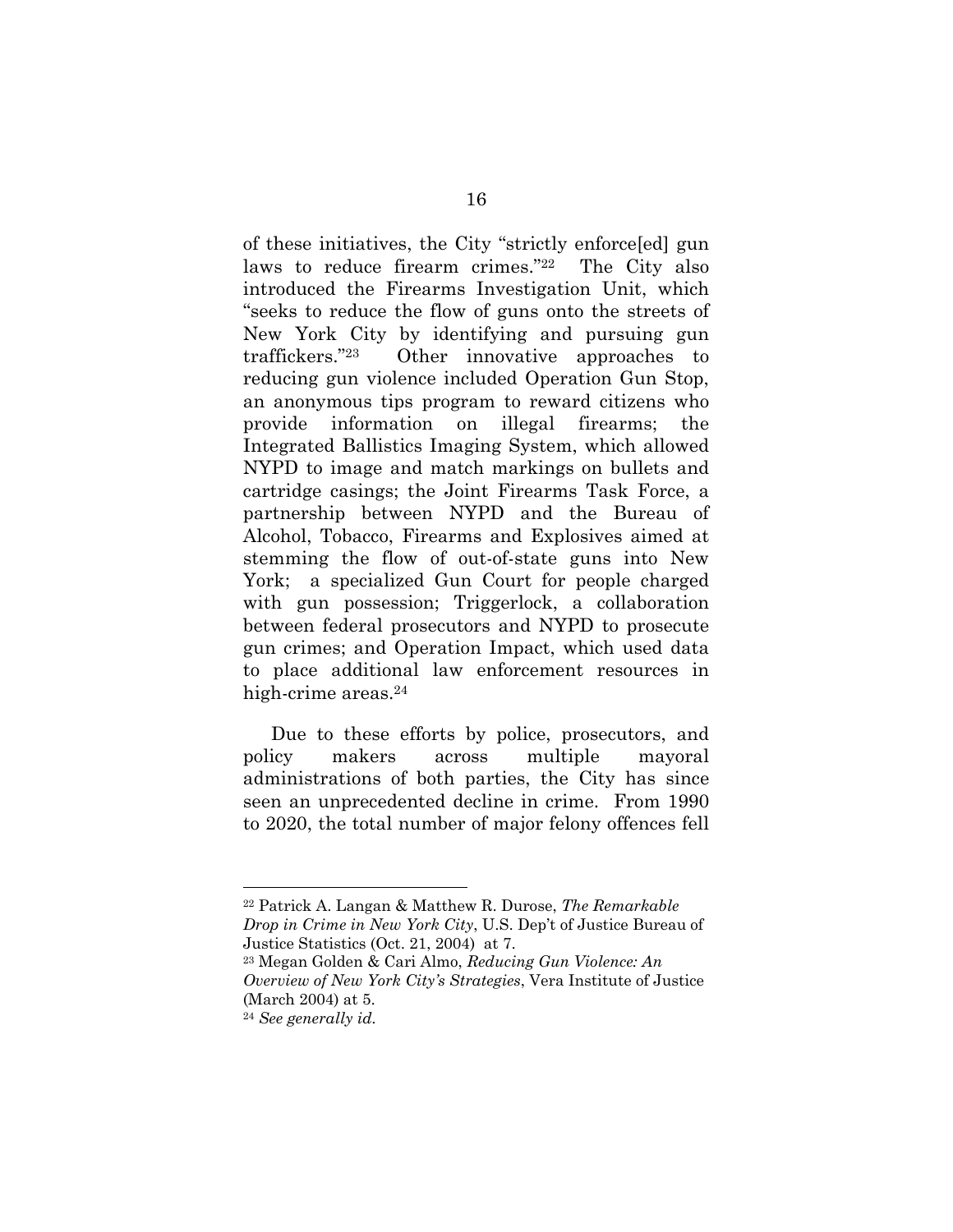from 527,257 to 95,589: an 81.9 percent reduction.25 From 1993 to 2019, shooting incidents decreased by 85 percent.26 Between 1990 and 1999, the homicide rate dropped by 73 percent, the burglary rate dropped by 66 percent, and assault dropped by 40 percent.<sup>27</sup> From 2000 to 2020, the City's homicide, burglary, and assault rates fell an additional 30%, 21%, and 60%, respectively.28 And in 2021, the Economist's Safe Cities Index ranked New York the 11th safest city considered for its global Index, and the safest American city on the list.29 While the City's dramatic change has surely been caused by many factors, independent academic analysis credits "gun-oriented policing strategies"30 as a leading reason.

<sup>25</sup> N.Y.C. Police Dep't, *CompStat Report Covering the Week 8/30/2021 Through 9/5/2021*

https://www1.nyc.gov/assets/nypd/downloads/pdf/crime\_statistic s/cs-en-us-city.pdf (last visited Sept. 9, 2021).

<sup>26</sup> N.Y.C. Mayor's Office of Criminal Justice, *Shooting Incidents in NYC*, https://criminaljustice.cityofnewyork.us/individual\_ charts/shooting-incident-in-nyc/ (last visited Sept. 9, 2021).

<sup>27</sup> Hope Corman & Naci Mocan, *Carrots, Sticks and Broken Windows*, Nat'l Bureau of Econ. Res., Working Paper 9061 (July 2002) at 22, https://www.nber.org/papers/w9061.

<sup>28</sup> N.Y.C. Police Dep't, Compstat Report: Citywide Seven Major Felony Offenses,

https://www1.nyc.gov/assets/nypd/downloads/pdf/analysis and p lanning/historical-crime-data/seven-major-felony-offenses-2000- 2020.pdf (last visited Sept. 19, 2021).

<sup>29</sup> The Economist Intelligence Unit, *The Safe Cities Index 2021,* https://safecities.economist.com/safe-cities-2021-whitepaper/ (last visited Sept. 9, 2021).

<sup>30</sup> Fagan, *supra* note 17 at 1322; Corman & Mocan, *supra* note 27 at 22 (concluding that "the contribution of deterrence measures" to falling crime rates "is larger than those of economic variables").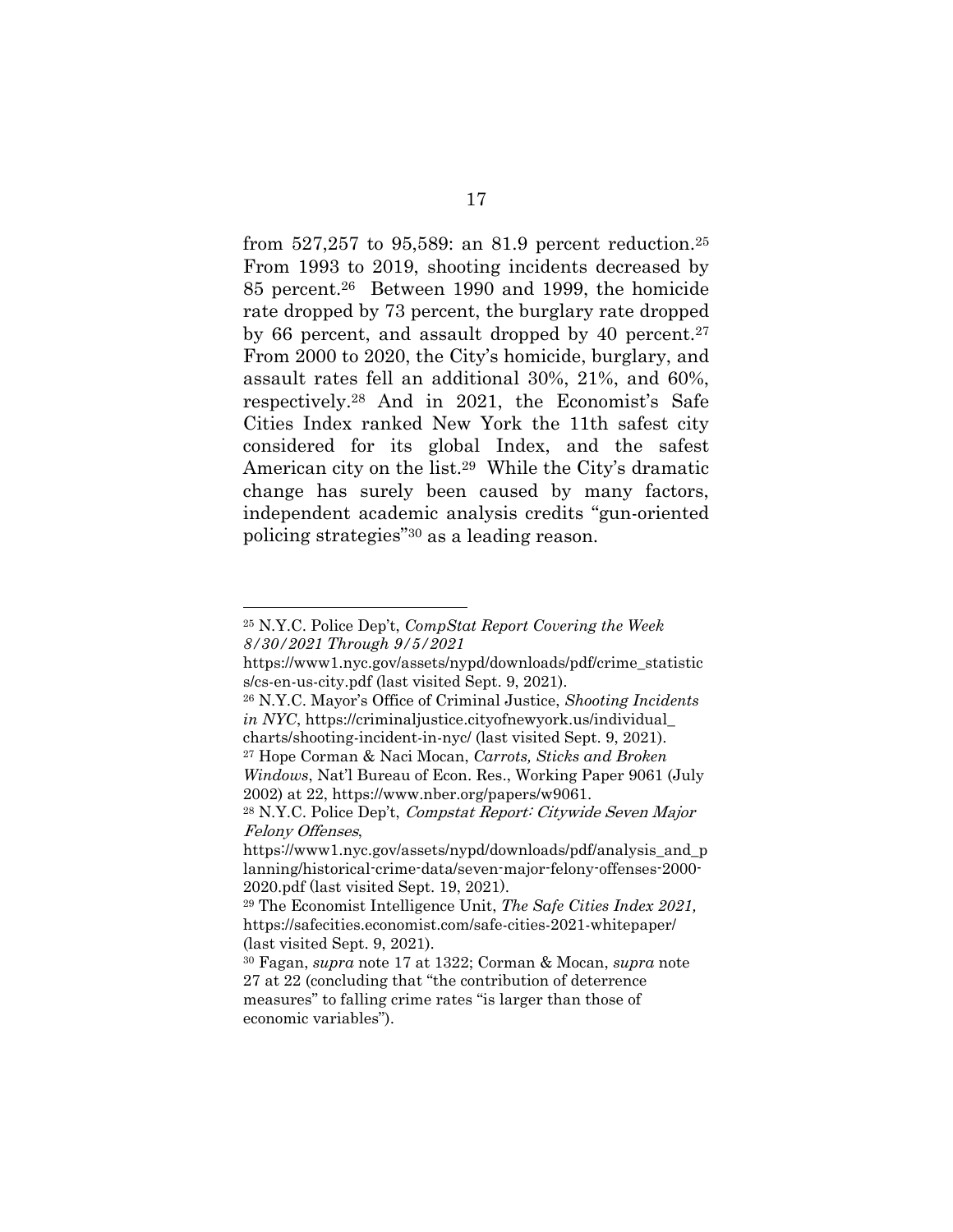At the heart of New York City's success in turning the tide on violent crime has been N.Y. Penal Law § 400.00, the common-sense statute that ensures individuals who carry guns on the streets of the City that never sleeps have a license to do so. What began with the Sullivan Law has blossomed into one of the country's most effective set of gun laws, rated an "A-" by the Giffords Law Center.<sup>31</sup>

While the Court would not know it from reading Petitioners' brief, New York State gun law treats the City differently from the rest of New York. The Court should not be misled into thinking that the same regulatory system in New York governs both New York City, a city of more than 8 million people, and Saranac Lake, an Adirondacks village with a population just over 5,000. The law differs in recognition of the unique public safety challenges posed by the City's dense urban environment.

For instance, firearm licenses in New York State must be recertified every five years; in New York City, the licenses last for three years.32 New York State firearm licenses are valid anywhere in the State *except* New York City, where a special local permit is required.33 In the State's most densely populated areas—New York City and the surrounding counties of Nassau and Suffolk licensing officers whose professional focus is the licensing of firearms are responsible for processing

<sup>31</sup> *See* Giffords Law Center to Prevent Gun Violence, *New York Gun Laws Score an "A-"*, https://lawcenter.giffords.org/gun-

laws/state-law/new-york/ (last visited Sept. 9, 2021).

<sup>32</sup> N.Y. Penal Law § 400.00(10).

<sup>33</sup> N.Y. Penal Law § 400.00(6).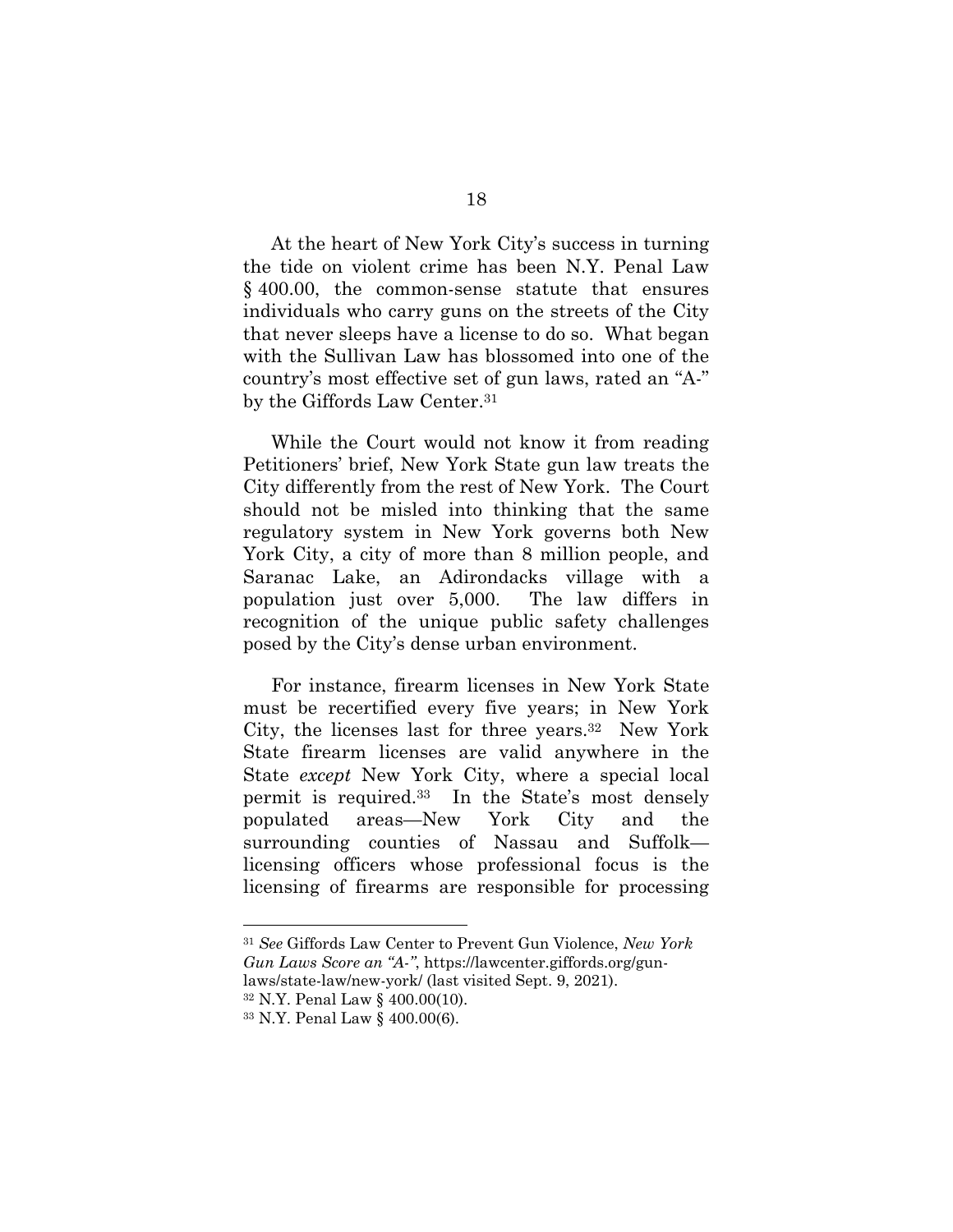the cancellation and/or revocation of a license when a licensee is convicted of a felony and thus becomes ineligible for a license.<sup>34</sup> In other, less densely populated parts of the State, license revocations and cancellations are directed to any judge or justice of a court of record.35 And the State has many laws restricting the types of guns available and the locations in which they may be carried that apply to the City as well as the rest of the State.36 It is through this tapestry of interlocking gun regulations that the City and State have been able to reduce gun violence and promote public safety so successfully in New York City without imposing those restrictions on those who live in other, different regions of New York State.

That New York law treats New York City differently from other, less populated areas within the State is not surprising given that the majority of gun regulations in the United States are "local" and tailored to the "particular risks of gun use in densely populated areas."37 Indeed, "the fifty metropolitan statistical areas [in the United States] with one million or more people 'comprise only a small fraction of the nation's land mass but include about 58% of the nation's population'" and "suffer a

<sup>34</sup> Id. § 400.00(11)(a).

<sup>35</sup> Id.

<sup>36</sup> *See, e.g.*, N.Y. Comp. Codes R. & Regs. tit. 18, § 441.19(f) (limiting firearm possession on the grounds of a residential child care facility); N.Y. Envtl. Conserv. Law § 11-0931(2) (prohibiting possession of a loaded long gun in or on a motor vehicle); N.Y. Penal Law §§ 265.02(7), 265.10 (prohibiting manufacture, transport, disposal, and possession of assault weapons). 37 Joseph Blocher, *Firearm Localism*, 123 Yale L.J. 82, 99-100 (2013).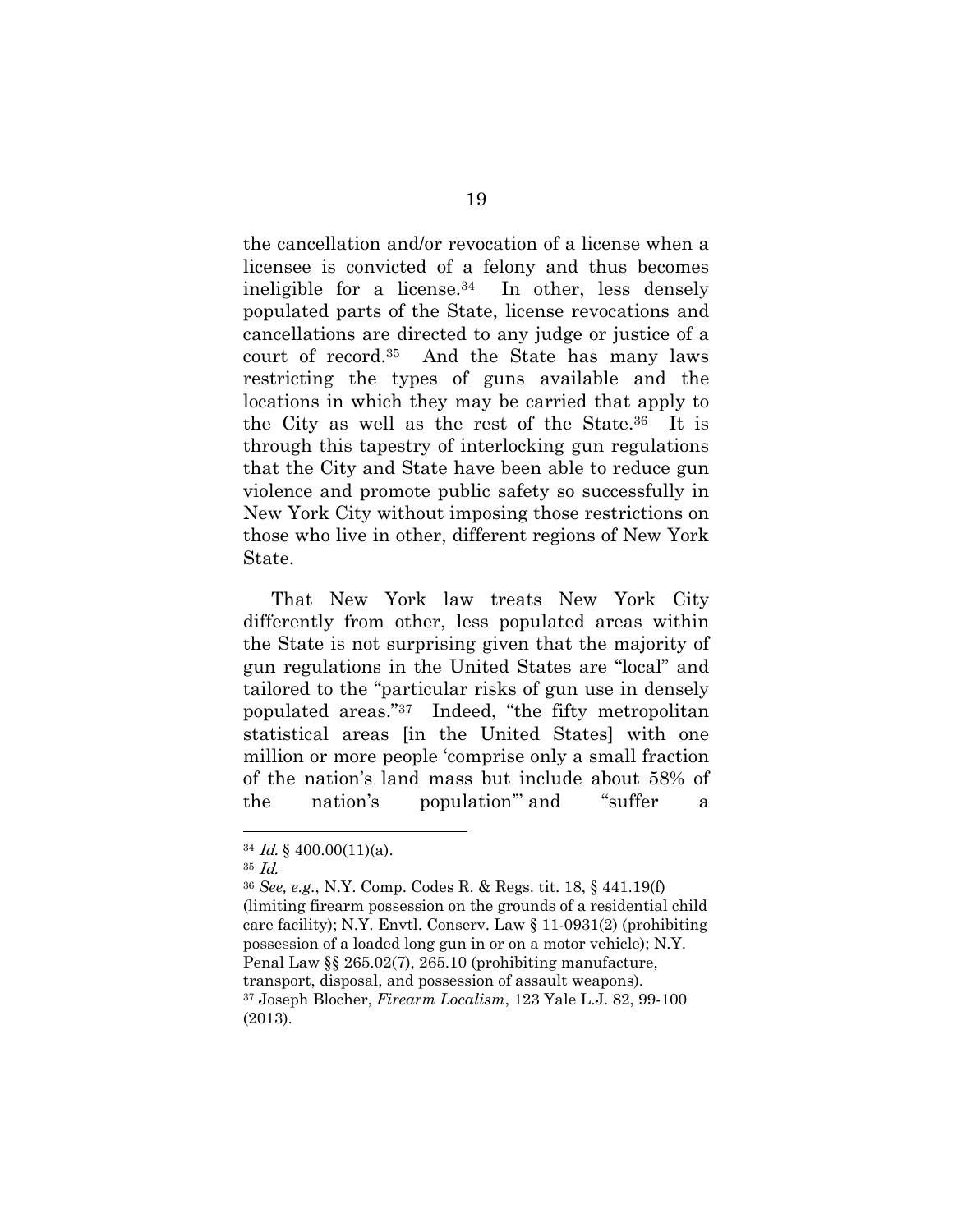disproportionate amount of the nation's gun violence."38 New York City, as the largest metropolitan area in the United States, housing 8.6 million people, is particularly at risk of firearmrelated violence.39

The requirement that a duly appointed licensing officer determine that "proper cause" exist before issuing a concealed carry permit to a New Yorker wishing to carry a firearm down Broadway is at the heart of New York's success in driving down firearmrelated violence. New York citizens, through their elected representatives, have made a policy judgment that they wish to live in neighborhoods free of violent crime, and that reducing the number of guns on the streets is a sensible, data-driven method of achieving that policy goal. Some do not agree with that policy judgment and instead wish that more people had more guns. For instance, certain *amici* supporting Petitioners' position, many of whom have little to no connection to New York State or New York City, lament that, as of June 2020, "*only* 196,132 individuals in New York had carry licenses," express disappointment that licensing requirements in New York City are "more restrictive than in the rest of the state," and suggest that New York should at least be more like Massachusetts, which "grants carry

<sup>38</sup> *Id.* at 92 (quoting Carl T. Bogus, *Gun Control and America's Cities: Public Policy and Politics*, 1 Alb. Gov't L. Rev. 440, 463 (2008)).

<sup>39</sup> Edward L. Glaeser, *Urban Colossus: Why is New York America's Largest City?*, Harv. Inst. Econ. Res., Discussion Paper 2073 (June 2005) at 1, https://scholar.harvard.edu/ glaeser/publications/urban-colossus-why-new-york-americaslargest-city.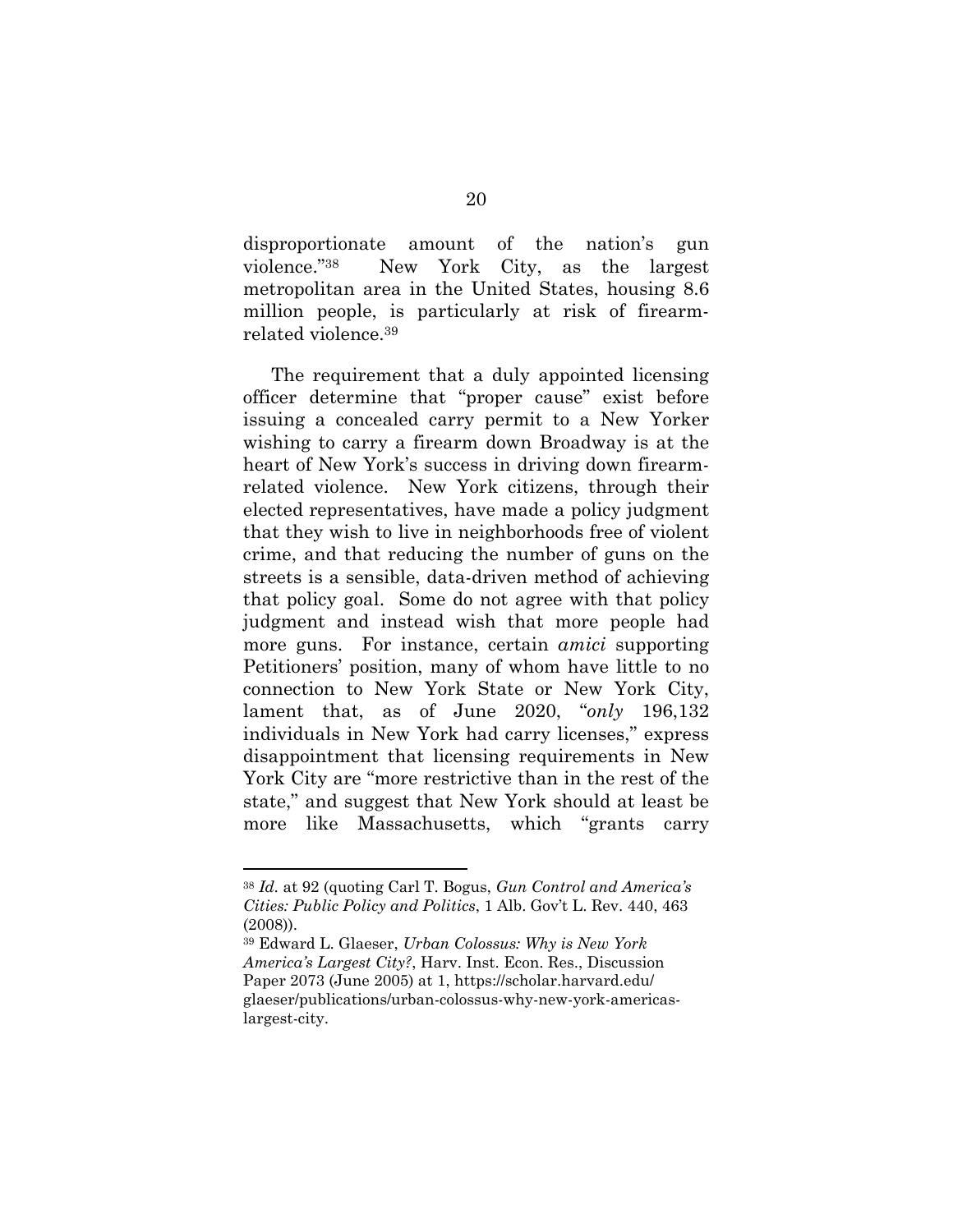permits at a respectable rate." (Br. for *Amici Curiae* Law Enforcement Groups and State and Local Firearms Rights Groups at 8-9 (emphasis added).)

That same set of *amici* offer heroic scenes of concealed carry permit holders gunning down would be mass shooters as a basis for striking down New York's "proper cause" requirement. (*Id.* at 22.) The policy determinations of the New York legislature through the exercise of its police power should not be struck down based on anecdotes or tired tropes of good guys with guns versus bad guys with guns advanced by those who simply disagree with the soundness of New York's policy decisions. *Cf. United Haulers Ass'n v. Oneida-Herkimer Solid Waste Mgmt. Auth.*, 550 U.S. 330, 344-45 (2007) (Roberts, C.J.) ("We may or may not agree with that approach, but nothing in the Commerce Clause vests the responsibility for that policy judgment with the Federal Judiciary.") And, in any event, anecdotal arguments about a "good guy with a gun" are disproven by verifiable data.40 A report by the Federal Bureau of Investigation reveals that more mass shootings are stopped by individuals without

<sup>40</sup> See J.F. Gunn, et al, The Impact of Firearm Legislation on *Firearm Deaths, 1991-2017, J. Pub. Health (Oxf), (April 13,* 2021), abstract available at https://academic.oup.com/jpubhealth/advance-articleabstract/doi/10.1093/pubmed/fdab047/6225077?redirectedFrom= fulltext (analyzing suicide and homicide rates across all 50 states from 1990-2017 and finding that "firearm laws significantly predicted state firearm suicide and homicide rates," as "[s]tates with greater numbers of [firearm] laws had reduced suicide and homicide rates as compared with those with fewer laws").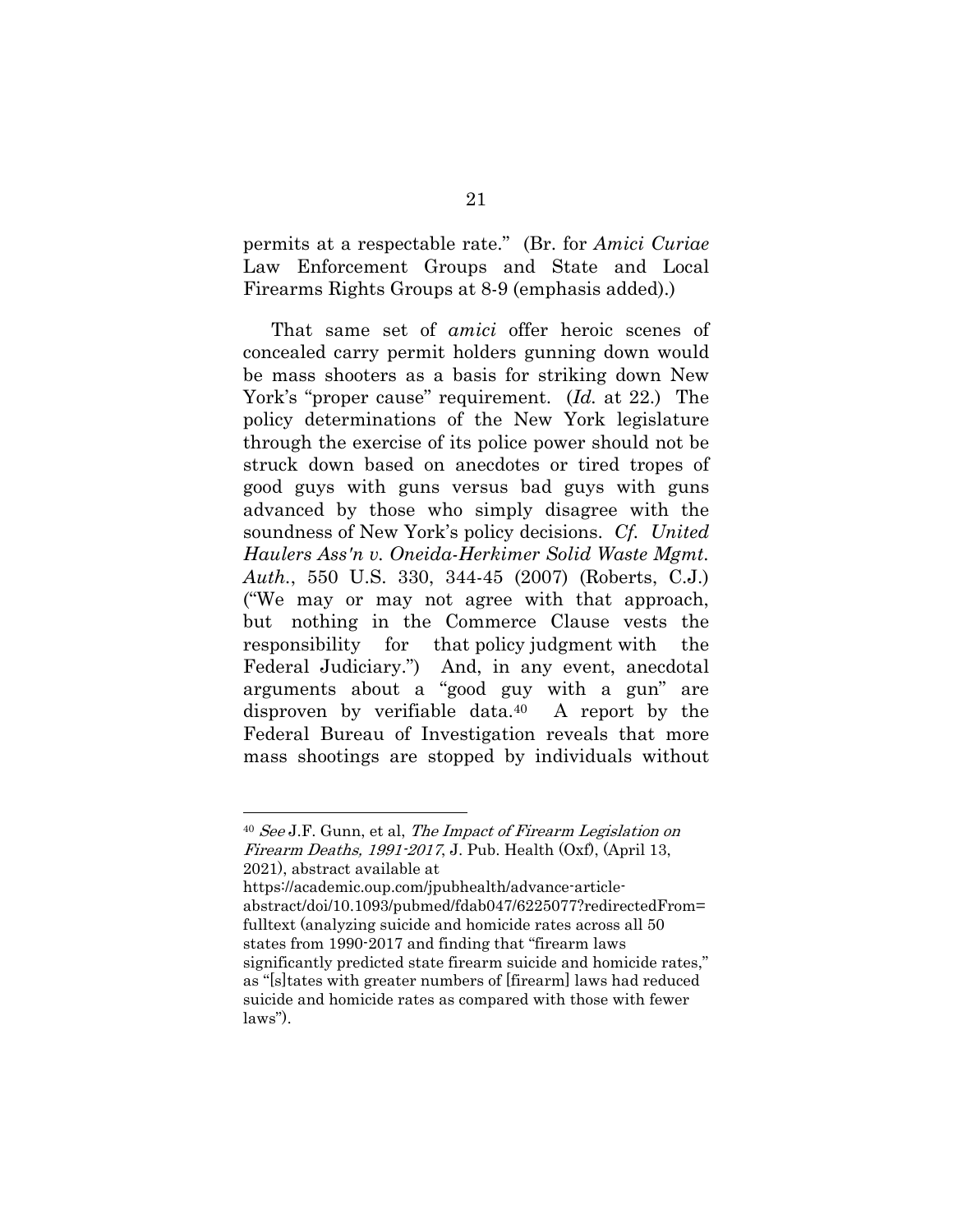guns than by individuals with guns.<sup>41</sup> In short, this is a case with real-world implications for millions of New Yorkers, not an action movie.

New York City should be permitted to make policy decisions based on overwhelming data and historical experience showing that its firearms licensing framework—including the "proper cause" requirement—has driven down violent crime, reduced gun-related homicides, and made New York City one of the safest metropolitan environments in the world. (*See supra* at 14-17.)

Indeed, New York State and New York City suffer the consequences of the lax gun laws of other states. In 2018, 77% of firearms recovered in New York State were originally sold outside of the State.42 That figure has been largely consistent over time; from 2010-2015, 74% of firearms recovered in New York were originally sold out-of-state.<sup>43</sup> States with lax gun laws are the highest contributors to gun crime in New York. In 2018 the top out-of-state suppliers of firearms to New York were: Georgia (582); Virginia

<sup>41</sup> J. Pete Blair & Katherine W. Schweit, "A Study of Active Shooter Incidents in the United States between 2000 and 2013," Texas State University and Federal Bureau of Investigation, at 11 (2014), https://www.fbi.gov/file-repository/active-shooterstudy-2000-2013-1.pdf/view.

<sup>42</sup> U.S. Dep't of Justice Bureau of Alcohol, Tobacco, Firearms and Explosives, *New York Data Source: Firearm Tracing System, January 1, 2018-December 31, 2018* at 7, https://www.atf.gov/file/137211/download (last visited Sept. 10,

<sup>2021).</sup> 

<sup>43</sup> New York State Office of the Attorney General, Target on Trafficking: New York Crime Gun Analysis,

https://targettrafficking.ag.ny.gov/#tool (last visited Sept. 10, 2021).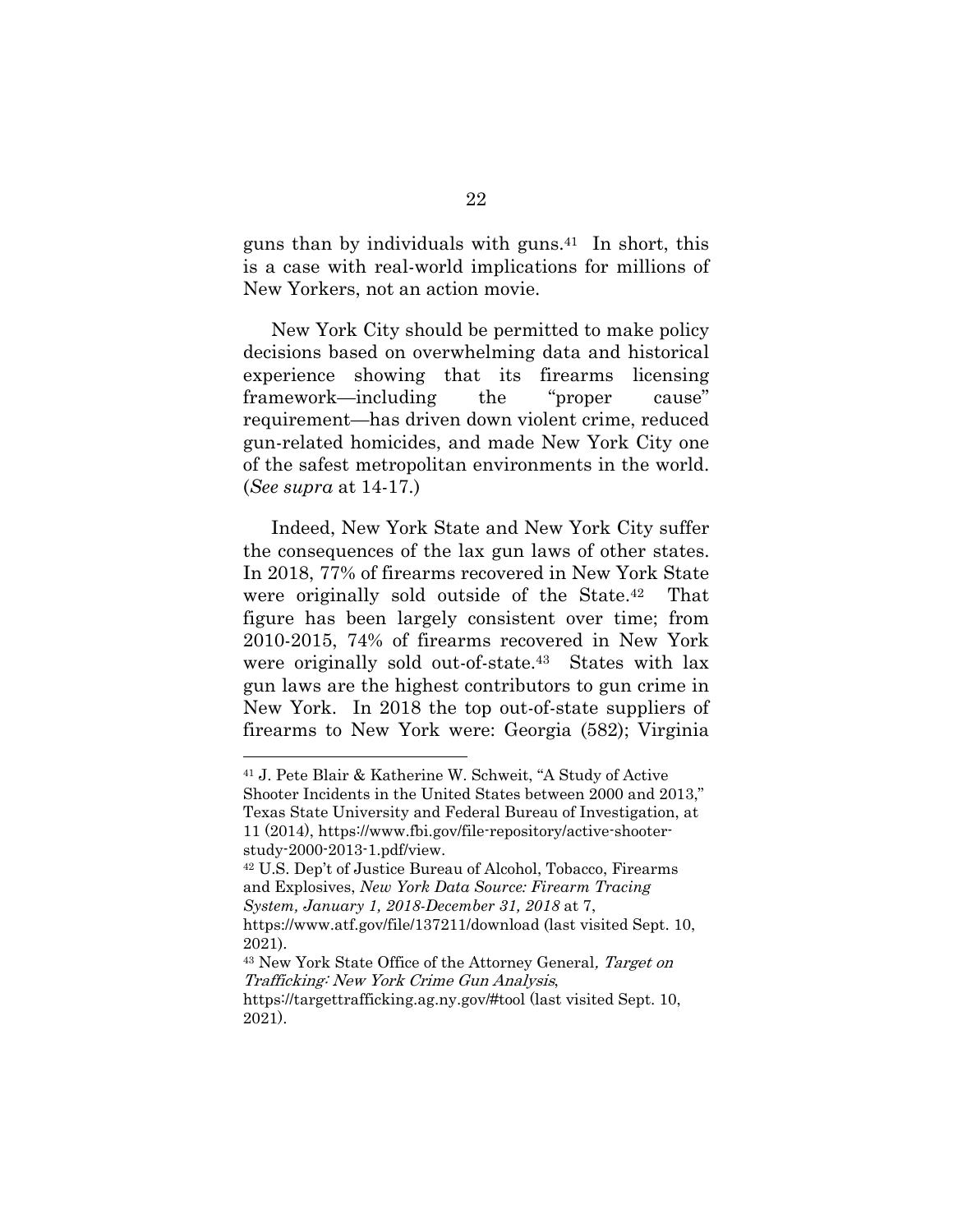(473); Florida (388); Pennsylvania (337); South Carolina (326); North Carolina (303); Ohio (255); Alabama (138); and Texas  $(111).44$  In these states, concealed carry weapons permits are granted with limited to no discretion. In other words, the gap between the levels in firearm violence in states with licensing systems and those without such systems is narrowed by the national crisis of firearms trafficking.

New York's firearms statute does not seek to force any other state to change its gun laws or to adopt the same viewpoint on gun regulation that New York has. Nor has New York sought to prohibit its citizens from owning guns or carrying them in public; it has merely adopted a "licensing regime." *Heller*, 554 U.S. at 633. New York's "proper cause" requirement is a part of that licensing regime, and is simply one among "a variety of tools" to "regulat[e] handguns" that New York has implemented to "combat[]" its "problem of handgun violence." *Id.* at 636. New York's carefully calibrated statewide firearms licensing framework should not be undone by this Court.

## B. **Petitioners' efforts to paint New York's common-sense gun restrictions as discriminatory should be rejected**

Petitioners spend a surprising amount of their brief focusing not on the substance of New York's firearm laws or the undeniable impact those laws have had in driving down gun-related fatalities and

<sup>44</sup> *Id.* at 10.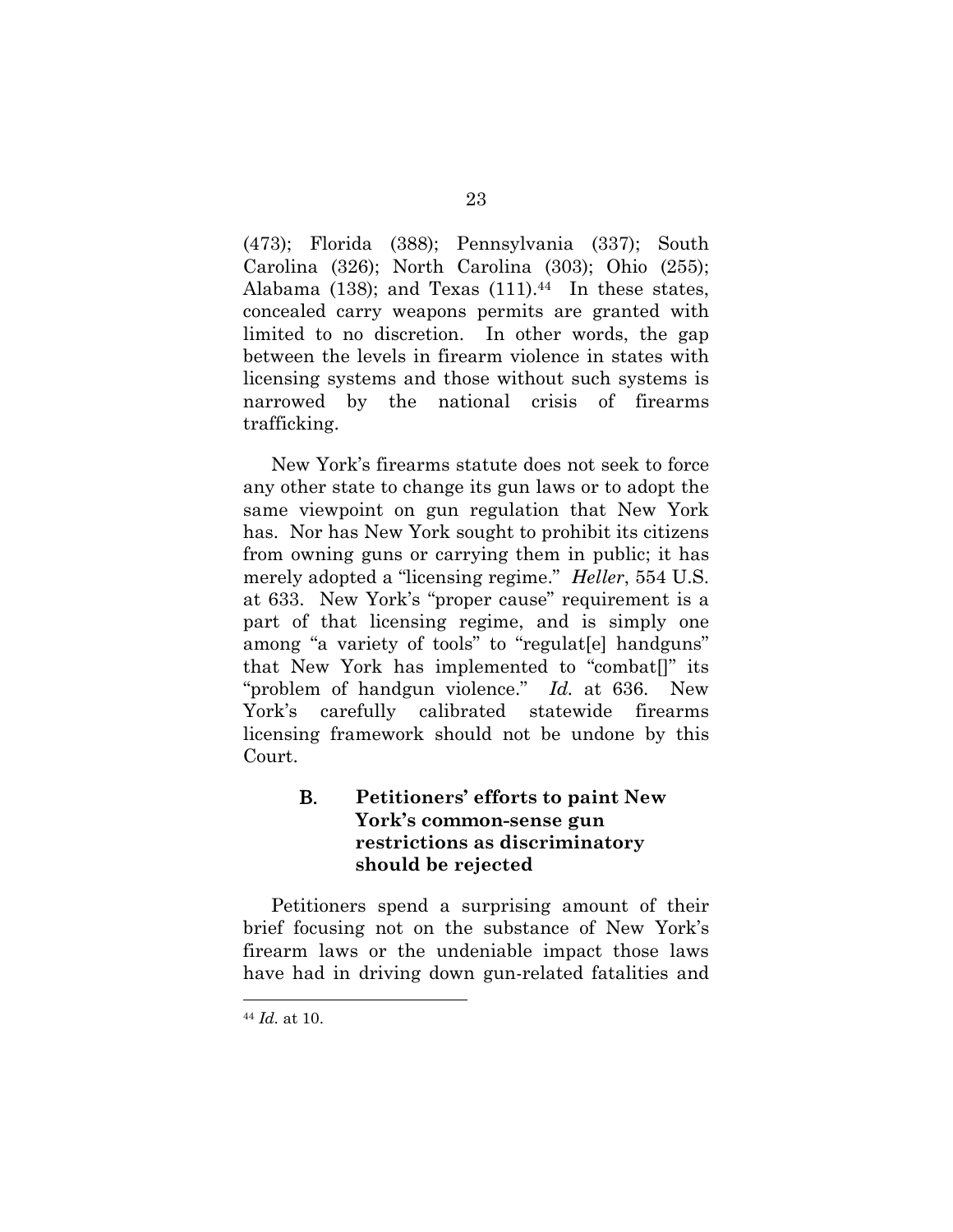making New York City one of the safest urban environments in the United States, but rather on arguing that the Sullivan Law should be viewed with scrutiny because it was the product of ethnic bias towards Italian immigrants who were perceived to contribute to violence in the City through the use of firearms. (Pet. Br. at 2, 13-14, 43.) It "was no secret," Petitioners report, that the entirety of New York's modern legislative and regulatory scheme concerning firearms was in fact part of a longrunning conspiracy to persecute immigrants, and that firearms restrictions more generally are traceable to the *Dred Scott* decision. (Pet. Br. 10, 14.)

Petitioners suggest (but do not outright say) that this purported illicit legislative purpose, which Petitioners have been able to discern through law journal articles written a century later, supports striking down the statute on constitutional grounds. In the same breath, of course, Petitioners explain that the Second Amendment itself was born out of a desire by white colonists to fend off "savages." (Pet. Br. 27 (quoting John Ordronaux, *Constitutional Legislation in the United States: Its Origin, and Application to the Relative Powers of Congress, and of State Legislatures* 241-42 (1891)).) This entire line of argument is nothing more than a distraction from the issue before the Court.

New York's firearms licensing laws protect New Yorkers of every color, creed, religion, and ethnicity from "the problem of handgun violence," *Heller*, 554 U.S. at 636, which of course is perpetrated by individuals of every color, creed, religion, and ethnicity. And there is nothing in the record to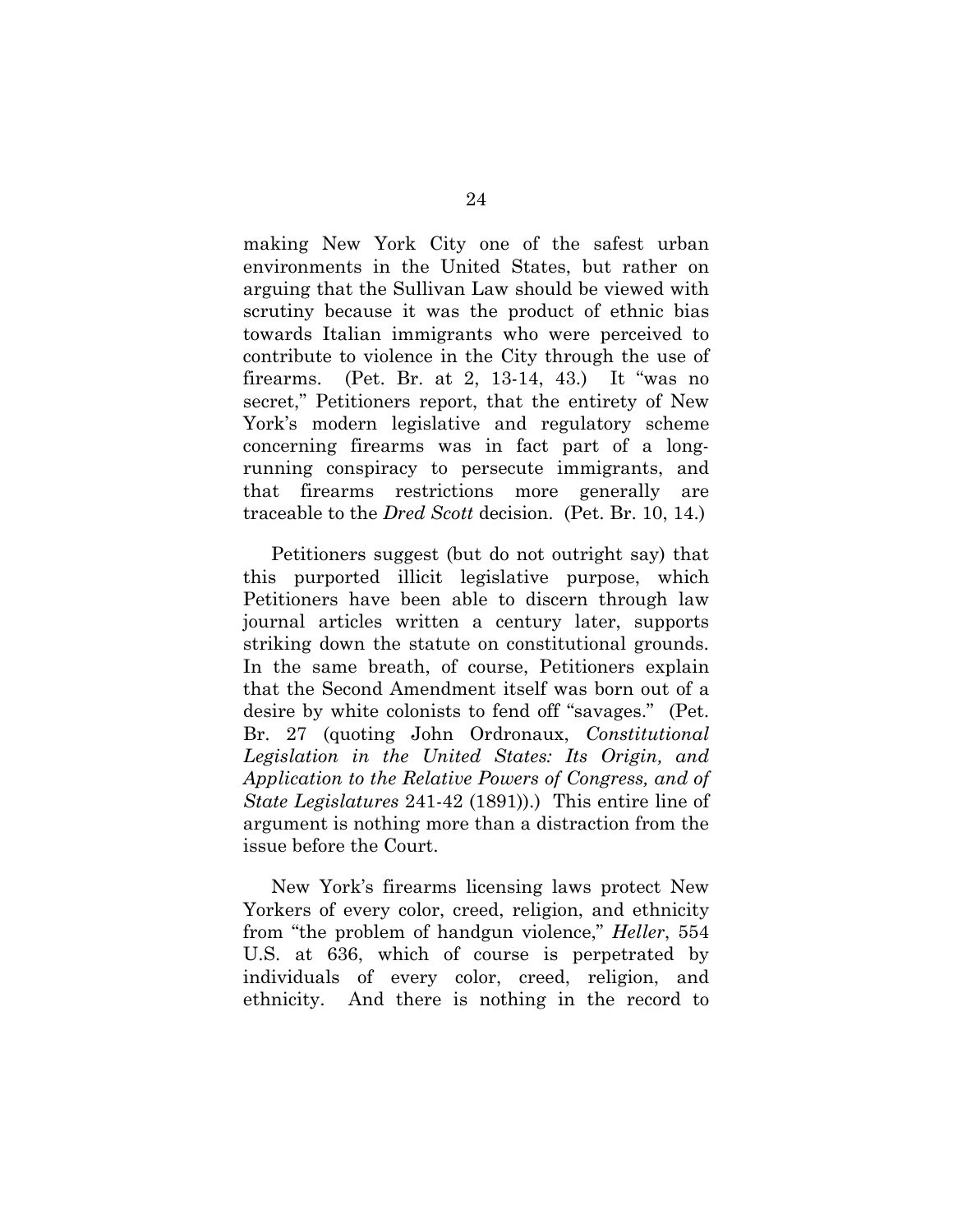suggest that Petitioners or anyone else has been denied a firearms license for want of "proper cause" because of any sort of ethnic or racial bias or discrimination.

Petitioners' unspoken invitation to strike down New York's common-sense firearms licensing regime based on Petitioners' assurances that all forms of gun restriction are somehow racist or anti-immigrant is historically questionable and constitutionally irrelevant. This Court should disregard those arguments entirely.

\* \* \*

Under the valid framework set forth by the Second Circuit, New York's "proper cause" requirement is constitutional because it is substantially related to the State and City's important interests in promoting public safety and preventing crime. As the Second Circuit recognized, "New York's restriction on firearm possession in public has a number of close and longstanding cousins." *Kachalsky*, 701 F.3d at 91 (citing *Heller*, 554 U.S. at 629). The City and State have reasonably determined that the license scheme is necessary to limit firearm-related crimes, and the statute challenged in this case is thus a permissible way of addressing the serious "problem of handgun violence." *Heller*, 554 U.S. at 636.

#### **CONCLUSION**

For the reasons set forth above, this Court should affirm the Court of Appeals' decision in this case.